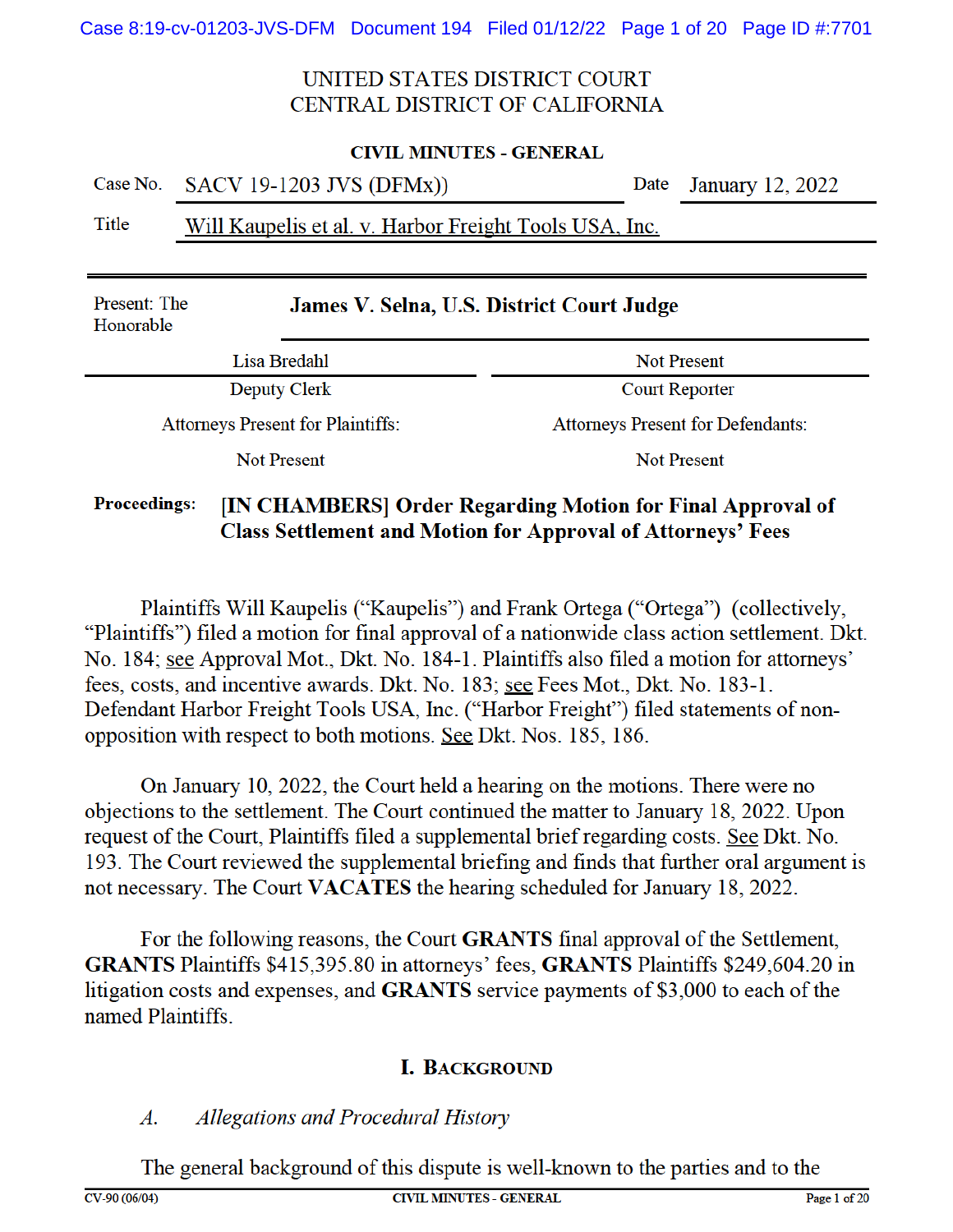#### **CIVIL MINUTES - GENERAL**

| Case No. SACV 19-1203 JVS (DFMx)) | Date January 12, 2021 |
|-----------------------------------|-----------------------|
|                                   |                       |

### Title Will Kaupelis et al. v. Harbor Freight Tools USA, Inc.

Court. Plaintiffs allege that Harbor Freight misled consumers and breached implied warranties by selling chainsaws with defective power switches. See Compl., Dkt. No. 1. Kaupelis purchased a Portland 14-inch electric chainsaw from Harbor Freight in the fall of 2016. Kaupelis Dep., Dkt. No. 33-2, at 13. Ortega purchased one in early 2017. Ortega Dep., Dkt. No. 33-2, at 42. Shortly thereafter, both plaintiffs found that their chainsaws continued to run when the power switch was in the "off" position. Kaupelis Dep. at 17, 20-21; Ortega Dep. at 45-47. Three to four months later, Plaintiffs disposed of their respective chainsaws because of the problem. Kaupelis Dep. at 174; Ortega Dep. at 49.

Plaintiffs allege that Kaupelis and Ortega both purchased chainsaws that contained a severe product defect that led to Harbor Freight's March 2018 recall of the chainsaws. Compl. ¶ 1. The key defect alleged in the chainsaws is the existence of a single pole internal power switch that was prone to becoming fused in the "on" position. Response to Interrogatory No. 11, Dkt. No. 33-2, at 88. Since June 2015, Harbor Freight had sold approximately 440,710 chainsaws across the country. Weir Decl., Dkt. No. 33-2, at 366. The chainsaws were sold for \$49.99 each. Tomlin Decl., Dkt. No. 73-2, at 318 ¶ 50. Through late 2020, 6.6% of customers participated in a recall. Mohorovic Decl., Dkt. No. 73-2, at 405 ¶ 51 n.61.

On June 17, 2019, Plaintiffs filed their complaint in the instant suit. See generally Compl. Plaintiffs raise claims for (1) violation of California's Consumers Legal Remedies Act ("CLRA"), Civil Code §§ 1750, et seq.; (2) violation of California's Unfair Competition Law, Business and Professions Code §§ 17200-17210; (3) fraud by omission; (4) unjust enrichment; (5) breach of implied warranty under the Song-Beverly Act, California Civil Code 1790 et seq. and California Commercial Code § 2314; and (6) violations of the Magnuson-Moss Warranty Act, 15 U.S.C. §§ 2301, et seq. Id. ¶ 2.

#### *B. Summary of the Settlement*

#### *1. The Settlement Class*

The Settlement Class is defined as:

"all people who have purchased a Class Product during the Class Period. Excluded from the Class are: (a) anyone who has participated in the Chainsaw Recall prior to the date of the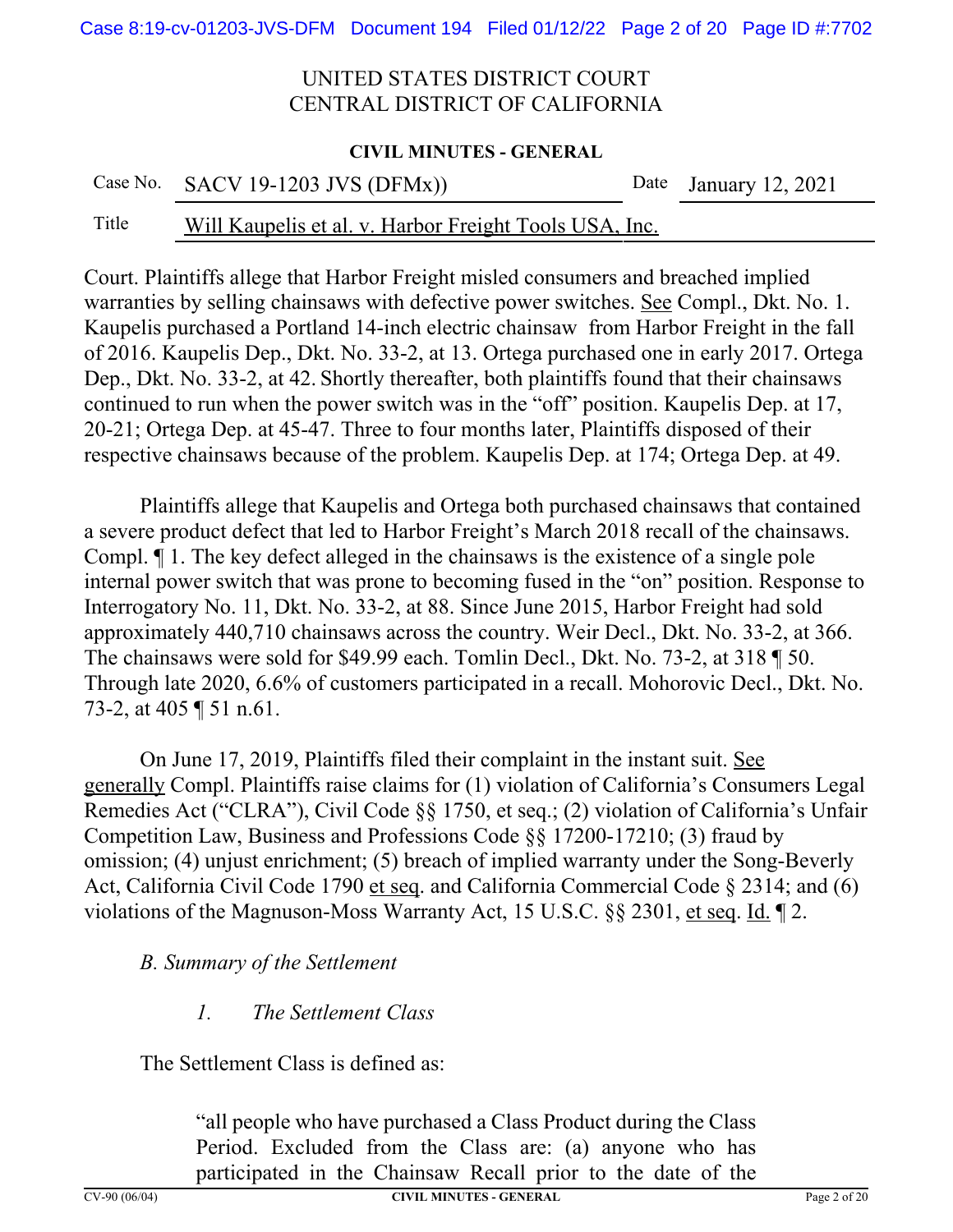#### **CIVIL MINUTES - GENERAL**

#### Case No. SACV 19-1203 JVS (DFMx)) Date January 12, 2021

#### Title Will Kaupelis et al. v. Harbor Freight Tools USA, Inc.

Preliminary Approval Order; (b) Defendant and its employees, principals, officers, directors, agents, affiliated entities, legal representatives, successors and assigns; (c) the judges to whom the Action has been or is assigned and any members of their immediate families; and, (d) all persons who have filed a timely Request for Exclusion from the Class."

Settlement Agreement, Dkt. No. 174-2, Ex. 1, ¶ 8. The Class Products are defined as "any 14" Electric Chainsaws sold under the Portland, One Stop Gardens, or Chicago Electric brands, and with SKU No. 67255 or 61592." Id. ¶ 14. The Class Period is defined as the period from March 11, 2011, "up to and including the date this Agreement is fully executed." Id. ¶ 13. The date of the last signatures added to the Settlement Agreement is July 7, 2021. See generally id. The Settlement Class consists of approximately 800,000 individuals. Approval Mot. at 3.

### *2. Settlement Amount and Injunctive Relief*

Under the terms of the Settlement, consumers will be entitled to different forms of relief depending on which category they fall into.

First, class members who still have their chainsaws are entitled to choose either \$50 cash, a replacement chainsaw valued at \$50, or a \$50 Harbor Freight gift card. See Settlement Agreement ¶ 46. Next, class members who no longer have their chainsaws but do have proof of purchase or proof of destruction are entitled to their choice of either \$50 cash or a \$50 Harbor Freight gift card. See id.  $\parallel$  47. Finally, class members who do not have their chainsaws, proof of purchase, or proof of destruction are entitled a choice of either \$10 cash or a \$25 Harbor Freight gift card. See id. ¶ 48. The parties estimate that the potential total value of settlement relief is between \$8 million and \$40 million based on the number of chainsaws sold minus the number of individuals who participated in the recall. See Approval Mot. at 3.

### *3. Attorneys' Fees and Costs*

Class Counsel request a total of \$665,000 in attorneys' fees and expenses. See Fees Mot. at 1-2. Harbor Freight has agreed to pay attorneys' fees and costs, provided that the sum does not exceed \$665,000. See Approval Mot. at 4.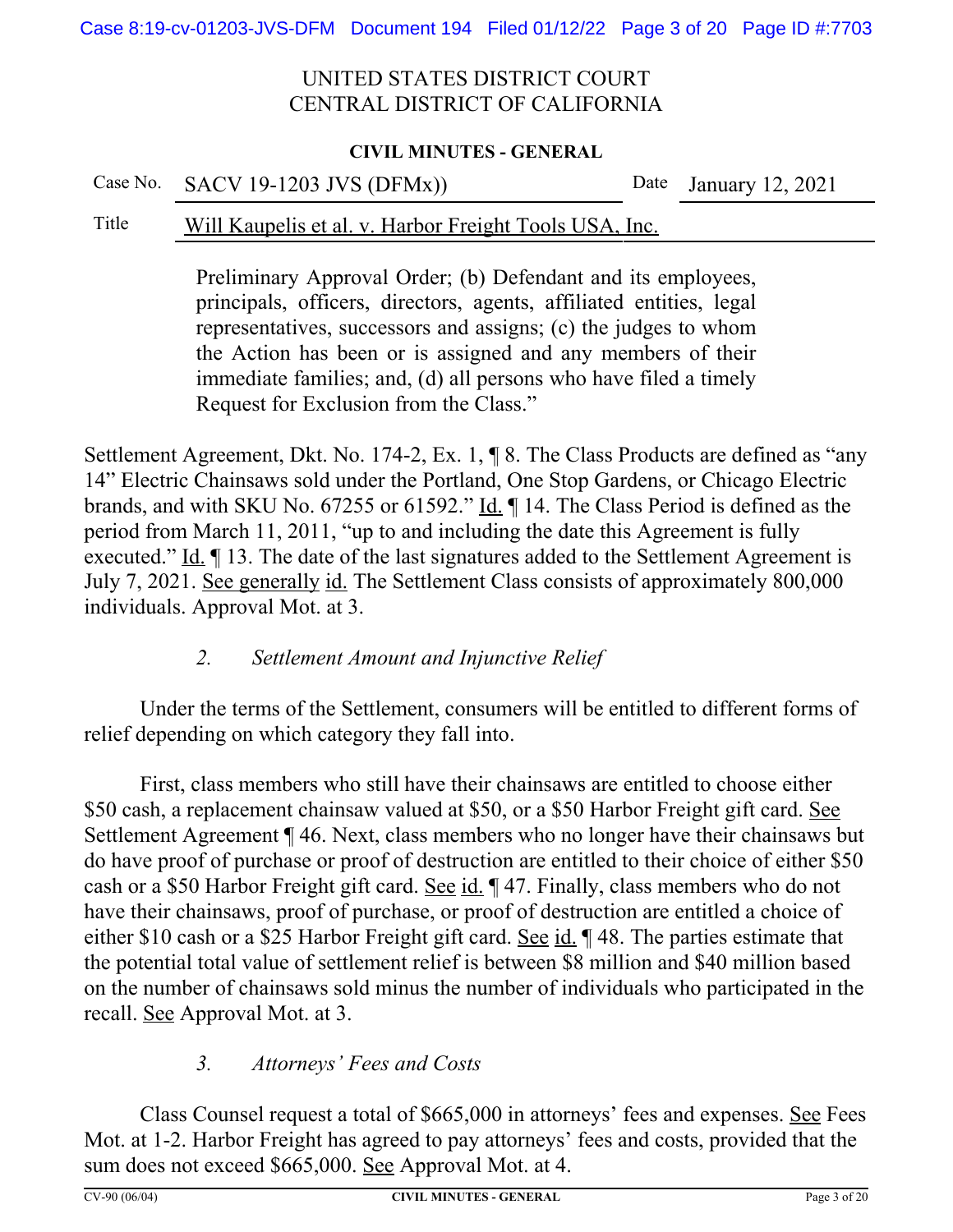#### **CIVIL MINUTES - GENERAL**

|       | Case No. SACV 19-1203 JVS $(DFMx)$ )                   | Date January 12, 2021 |
|-------|--------------------------------------------------------|-----------------------|
| Title | Will Kaupelis et al. v. Harbor Freight Tools USA, Inc. |                       |

#### *4. Administrative Expenses and Service Awards*

Harbor Freight agreed to separately pay for the costs of settlement notice and administration. See Settlement Agreement ¶ 52. Additionally, Harbor Freight agreed not to oppose service awards to the two named plaintiffs of up to \$3,000 each. See id. ¶ 60; Approval Mot. at 4.

### *5. Release*

On final approval of the Settlement Agreement, "the Releasing Parties shall be deemed to have, and by operation of the Final Order and Final Judgment shall have, fully, finally and forever released, relinquished, and discharged all Released Claims, each Releasing Party shall be deemed as of the Effective Date of have expressly, knowingly, and voluntarily waived any and all provisions, rights, benefits conferred by Section 1542 of the California Civil Code, and any statute, rule and legal doctrine similar, comparable, or equivalent to Section 1542 . . .." Settlement Agreement ¶ 64. "Plaintiffs and Class Members are not releasing any claims for personal injuries." Id. 164.

The "Releasing Parties" are "Plaintiffs and all Class Members, and any person claiming by or through each Class Member, including but not limited to spouses, children, wards, heirs, devisees, invitees, employees, associates, co-owners, attorneys, agents, administrators, predecessors, successors, assignees, representatives of any kind, shareholders, partners, directors, or affiliates." Id. ¶ 33. The "Released Claims" are "any and all claims, causes of action, demands, debts, suits, liabilities, obligations, damages, entitlements, losses, actions, rights of action and remedies of any kind, nature and description, whether known or unknown, asserted or unasserted, foreseen or unforeseen, regardless of any legal or equitable theory, existing now or arising in the future, by Plaintiffs and any and all Class Members (including their successors, heirs, assigns and representatives) which in any way relate to the failure or propensity for failure of the power switch in Class Products . . .." Id. ¶ 31.

### *6. Notice*

The Parties selected RG/2 Claims Administration, LLC ("RG/2") to be the Settlement Administrator. Settlement Agreement ¶ 52. The Court approved that selection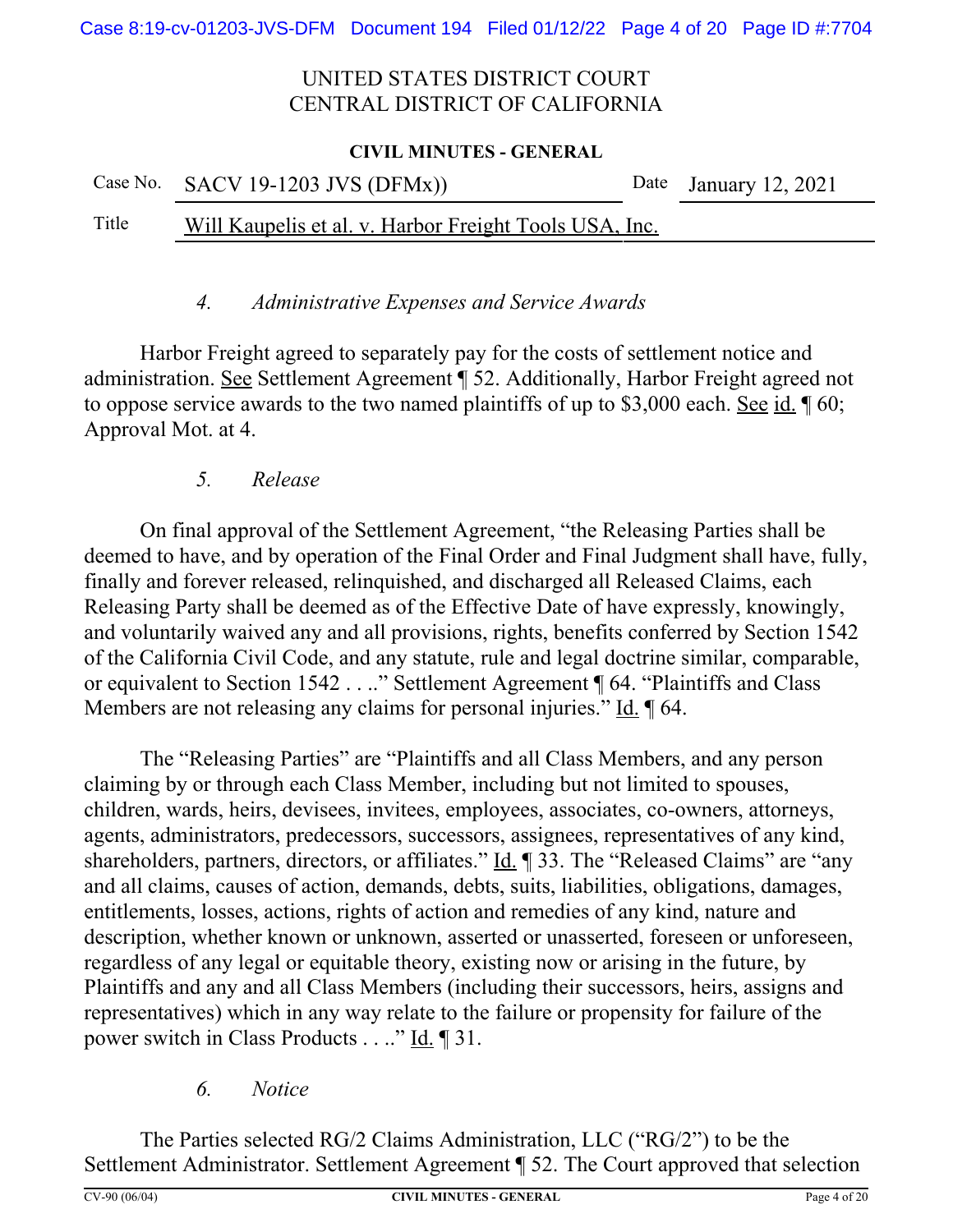#### **CIVIL MINUTES - GENERAL**

| Case No. SACV 19-1203 JVS (DFMx)) |  |  |  |  |  |  |
|-----------------------------------|--|--|--|--|--|--|
|                                   |  |  |  |  |  |  |

# Title Will Kaupelis et al. v. Harbor Freight Tools USA, Inc.

and appointed RG/2 as Administrator. See generally Dkt. No. 179. Harbor Freight provided RG/2 with the contact information for approximately 441,236 Class Members. Montague Decl., Dkt. No. 184-2, ¶ 9. On September 10, 2021, RG/2 sent the Summary Class Notice via email to 209,490 Class Members for whom Harbor Freight provided an email address. Id. ¶ 11. Based on its research, RG/2 identified valid email addresses for another 84,992 Class Members and sent them the Summary Class Notice via email. Id. On September 24, 2021, RG/2 mailed postcard notices to the remaining 146,854 Class Members for whom they had contact information but did not have a known valid email address. Id. ¶ 12. Both the email and postcard notices directed Class Members to the Settlement Website that provided additional information about the Settlement and allowed class members to file a claim online. Id. ¶¶ 11-12.

In additional to individual notice via email and postcard, RG/2 engaged in a targeted online media campaign beginning on September 10, 2021. Id. ¶ 14. The digital media campaign produced over 9.6 million impressions through advertisements on Facebook, Instagram, YouTube, Google Paid Search, and Bing Paid Search. Id. The goal of the notice plan was to disseminate Class Notice to 80% of the Settlement Class. Id.

### *7. Opt-Out and Objection Process*

Every person within the definition of the Settlement Class had the right to opt-out. Settlement Agreement ¶ 85. Both the Summary Notice and the Long Form Notice informed each individual of the individual's right to request exclusion from the Settlement Class and not to be bound by the Settlement Agreement. See Smith Decl., Dkt. No. 174-2, Exs. 4 & 5; Approval Mot. at 5. Any Class Member who wished to object to the proposed Settlement was required to mail or file with the Court a written objection to the Settlement prior to the Opt-Out or Objection Deadline. Settlement Agreement ¶ 86.

### *8. Revocation of Agreement*

The Parties retain the right to terminate the Settlement Agreement if "(a) The preliminary or final approval of this Agreement is not obtained without substantial modification, which modification the Parties did not agree to and which modification the terminating Party deems in good faith to be material . . .; or (b) The Final Order and Final Judgment is reversed, vacated, or modified in any material respect by another court, except that it is expressly agreed by the Parties that any reduction of the Court's award of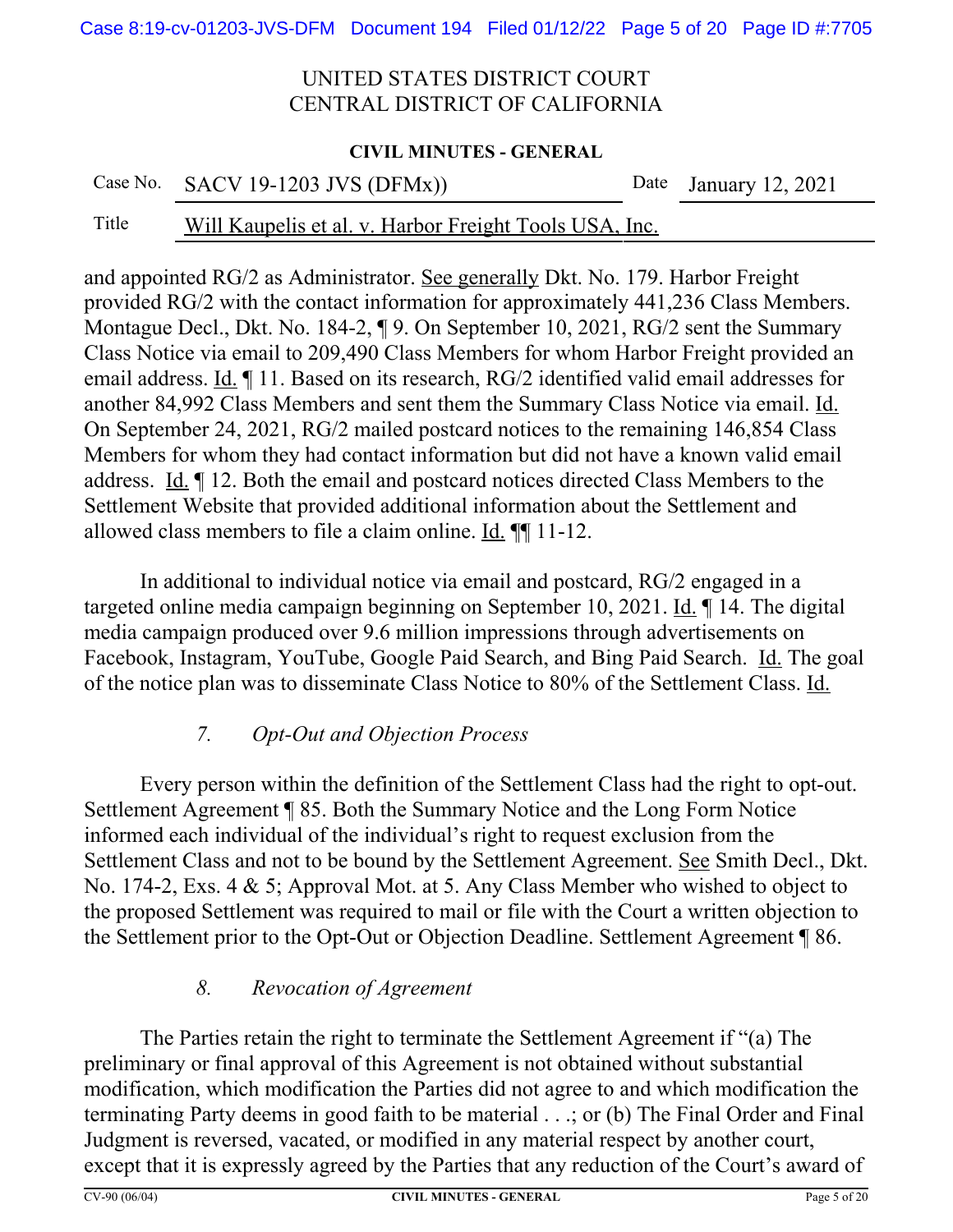#### **CIVIL MINUTES - GENERAL**

|       | Case No. SACV 19-1203 JVS (DFMx))                      | Date January 12, 2021 |
|-------|--------------------------------------------------------|-----------------------|
| Title | Will Kaupelis et al. v. Harbor Freight Tools USA, Inc. |                       |

Attorneys' Fees and Expenses shall not be grounds to terminate this Agreement." Settlement Agreement ¶ 99.

*C. Results of Notice*

Notice was delivered to all of the 441,236 Settlement Class Members for whom contact information was provided by Harbor Freight. Montague Decl. ¶¶ 9, 11-12. A total of 294,382 class members were initially contacted via email, and 146,854 class members received mailed notices. Id. An additional 47,089 Notices were mailed to class members whose email addresses were invalid. Id.  $\P$  12. Just 1,340 Notices, less than 1% of the total mailed Notices, were ultimately undeliverable by mail. Id. ¶ 13. The digital advertising campaign generated an additional 9.6 million impressions. Id. ¶ 14.

The deadline for submitting Claim Forms, Requests for Exclusion and Objections was on November 24, 2021. Montague Decl. ¶¶ 16,17. As of December 29, 2021, RG/2 had received 20,201 claim forms and 5 requests for exclusion from the settlement. See Montague Decl. ¶¶ 15, 16; Montague Supp. Decl., Dkt. No. 187, ¶ 4. Additionally, 5,579 Class Products were returned to Harbor Freight stores between July 25, 2021 and November 30, 2021. Id. ¶ 18.

### **II. LEGAL STANDARD**

Federal Rule of Civil Procedure Rule 23(e) requires court approval for class-action settlements. Fed. R. Civ. P. 23(e). The court must determine whether the proposed settlement is "fundamentally fair, adequate, and reasonable." Staton v. Boeing Co., 327 F.3d 938, 952 (9th Cir. 2003) (quoting Hanlon v. Chrysler Corp., 150 F.3d 1011, 1026 (9th Cir. 1998)). While the inquiry encompasses a number of different factors, "it is the settlement taken as a whole, rather than the individual component parts, that must be examined for overall fairness." Id.

#### **III. DISCUSSION**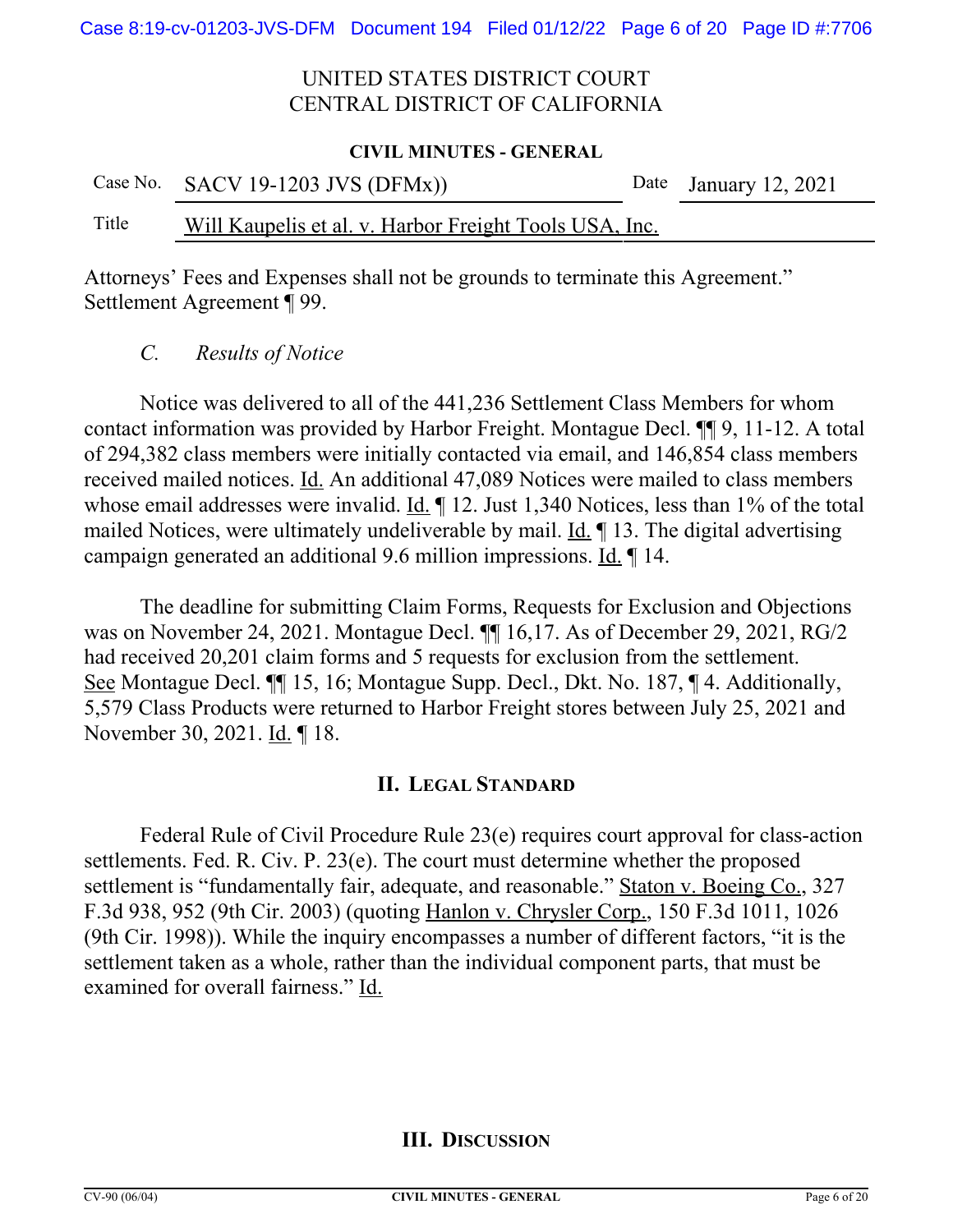#### **CIVIL MINUTES - GENERAL**

|       | Case No. SACV 19-1203 JVS $(DFMx)$ )                   | Date January 12, 2021 |
|-------|--------------------------------------------------------|-----------------------|
| Title | Will Kaupelis et al. v. Harbor Freight Tools USA, Inc. |                       |

#### *A. Class Certification*

The Court preliminarily certified the proposed Class in its prior order. Dkt. No. 179, at 13. No party has given the Court reason to revisit that earlier decision. Therefore, for the reasons specified in its preliminary approval order, the Court certifies the Settlement Class for final approval of the Settlement.

### *B. Approval of the Proposed Class Settlement*

### *1. The Fairness Factors Support Settlement Approval*

Under Rule 23(e)(2) if the proposed settlement would bind class members, the Court may approve it only after a hearing and only on finding that it is fair, reasonable and adequate. To make this determination, the Court must consider the following factors:

(A) the class representatives and class counsel have adequately represented the class;

- (B) the proposal was negotiated at arm's length;
- (C) the relief provided for the class is adequate, taking into account:
	- (i) the costs, risks, and delay of trial and appeal;
	- (ii) the effectiveness of any proposed method of distributing relief to the class, including the method of processing class-member claims;
	- (iii) the terms of any proposed award of attorneys' fees, including timing of payment; and

(iv) any agreement required to be identified under Rule  $23(e)(3)$ ; and

(D) the proposal treats class members equitably relative to each other.

Fed. R. Civ. P. 23(e)(2).

Before the revisions to the Federal Rule of Civil Procedure 23(e), the Ninth Circuit had developed its own list of factors to be considered. See e.g., In re Bluetooth Headset Products Liability Litigation, 654 F.3d 935, 964 (9th Cir. 2011) (citing Churchill Village, L.L.C. v. General Electric, 361 F.3d 566, 575 (9th Cir. 2004)). The revised Rule 23 "directs the parties to present [their] settlement to the court in terms of [this new] shorter list of core concerns[.]" Fed. R. Civ. P. 23(e)(2), 2018 Advisory Committee Notes. "The goal of [amended Rule 23(e)] is . . . to focus the [district] court and the lawyers on the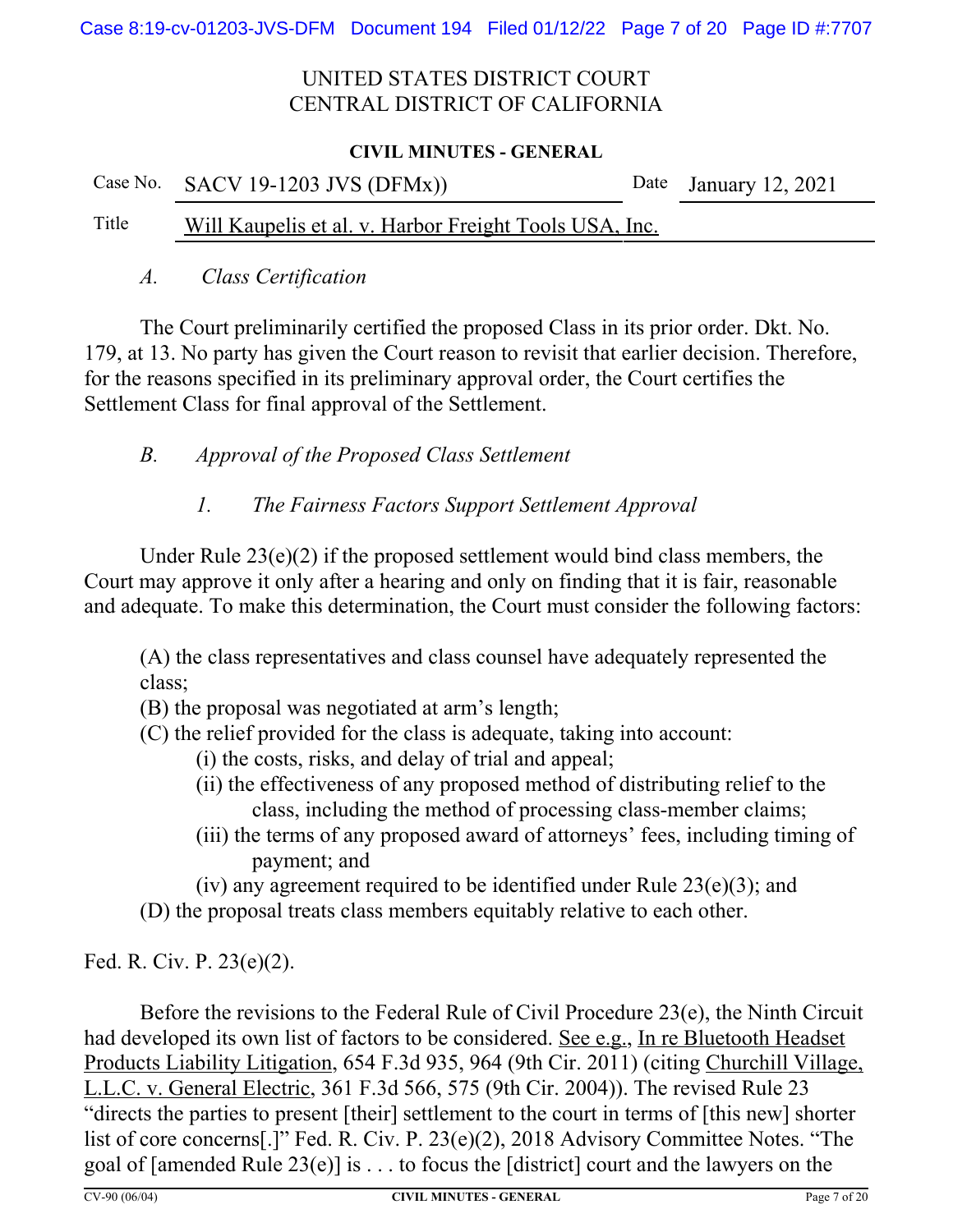#### **CIVIL MINUTES - GENERAL**

|       | Case No. SACV 19-1203 JVS (DFMx))                      | Date January 12, 2021 |
|-------|--------------------------------------------------------|-----------------------|
| Title | Will Kaupelis et al. v. Harbor Freight Tools USA, Inc. |                       |

core concerns of procedure and substance that should guide the decision whether to approve the proposal." Id.

### *a. Adequacy of Representation by Class Representatives and Class Counsel*

Under Rule  $23(e)(2)(A)$ , the first factor to be considered is whether the class representatives and class counsel have adequately represented the class. This analysis includes "the nature and amount of discovery" undertaken in the litigation. Fed. R. Civ. P. 23(e)(2)(A), 2018 Advisory Committee Notes.

The Court finds that the class representatives and class counsel adequately represented the class in this case. The initial complaint in this case was filed more than two years ago. In the intervening time, Class Counsel analyzed thousands of pages of documents, engaged in multiple fact and expert witness depositions, and litigated multiple motions to compel. See Smith Decl., Dkt. No. 174-2, ¶ 3; Approval Mot. at 8. Additionally, the parties litigated a motion for class certification, see Dkt. No. 136, and both of the named plaintiffs sat for a deposition. See Smith Decl., Dkt. No. 174-2, ¶ 5. Thus, this factor weighs in favor of approval.

### *b. Negotiated at Arm's Length*

The second Rule  $23(e)(2)$  factor asks the Court to confirm that the proposed settlement was negotiated at arm's length. Fed. R. Civ. P. 23(e)(2)(B). As with the preceding factor, this can be "described as [a] 'procedural' concern[], looking to the conduct of the litigation and of the negotiations leading up to the proposed settlement." Fed. R. Civ. P. 23(e)(2), 2018 Advisory Committee Notes. "[T]he involvement of a neutral or court-affiliated mediator or facilitator in [settlement] negotiations may bear on whether th[ose] [negotiations] were conducted in a manner that would protect and further the class interests." Fed. R. Civ. P. 23(e), 2018 Advisory Committee Notes; accord Pederson v. Airport Terminal Services, 2018 WL 2138457, at \*7 (C.D. Cal. April 5, 2018) (the oversight "of an experienced mediator" reflected noncollusive negotiations).

The Court finds that the Settlement was negotiated at arm's length. Notably, the Settlement Agreement is the result of a mediation before Magistrate Judge McCormick. See Smith Decl., Dkt. No. 174-2, ¶ 4. The Parties only began to negotiate attorneys' fees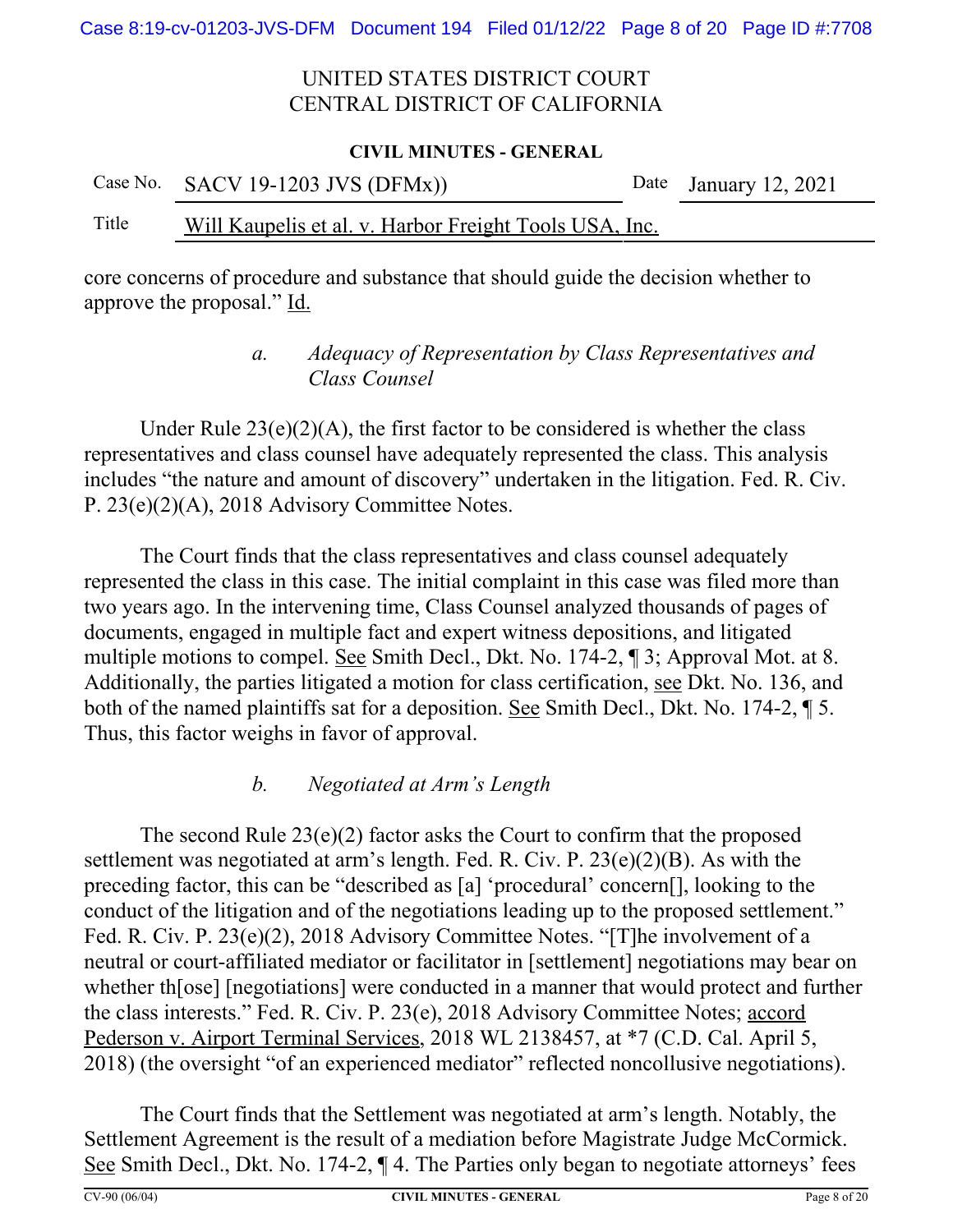#### **CIVIL MINUTES - GENERAL**

|       | Case No. SACV 19-1203 JVS $(DFMx)$ )                   | Date January 12, 2021 |
|-------|--------------------------------------------------------|-----------------------|
| Title | Will Kaupelis et al. v. Harbor Freight Tools USA, Inc. |                       |

and expenses after the Parties reached an agreement as to all other terms of the Settlement Agreement. Id. In sum, the conduct throughout the negotiations was appropriate to protect the Class's interests.

The Court is therefore confident in the arm's length process the Parties undertook, and that the Settlement is not the production of collusion.

### *c. Adequacy of Relief Provided for the Class*

The third factor the Court considers is whether "the relief provided for the class is adequate, taking into account: (i) the costs, risks, and delay of trial and appeal; (ii) the effectiveness of any proposed method of distributing relief to the class, including the method of processing class-member claims; (iii) the terms of any proposed award of attorneys' fees, including timing of payment; and (iv) any agreement required to be identified under Rule  $23(e)(3)$ ." Fed. R. Civ. P.  $23(e)(2)(C)$ . Under this factor, the relief "to class members is a central concern." Fed. R. Civ. P. 23(e)(2)(C), Advisory Committee Notes.

Of the approximately 800,000 class members, only five individuals requested to be excluded from the settlement and there were no objections submitted. Montague Decl. ¶¶ 15-16, Ex. F. The absence of any objections supports the conclusion that the terms of the settlement are favorable to class members. See Nat'l Rural Telecomm. Coop. v. DIRECTV, Inc., 221 F.R.D. 523, 529 (C.D. Cal. 2004); Ybarra v. Bd. of Trustees of Supplemental Income Tr. Fund, 2019 WL 12536179, at \*6 (C.D. Cal. Sept. 30, 2019).

The Court therefore concludes that the relief provided for Class Members is, at a general level, adequate. The Court now turns to a more particular consideration of the factors outlined in Rule  $23(e)(2)(C)$ .

### *i. Costs, Risks, and Delay of Trial and Appeal*

"A[] central concern [when evaluating a proposed class action settlement] . . . relate[s] to the cost and risk involved in pursuing a litigated outcome." Fed. R. Civ. P. 23(e), 2018 Advisory Committee Notes."[U]nless the settlement is clearly inadequate, its acceptance and approval are preferable to lengthy and expensive litigation with uncertain results." Nat'l Rural Telecomms. Coop., 221 F.R.D. at 526 (internal quotation omitted).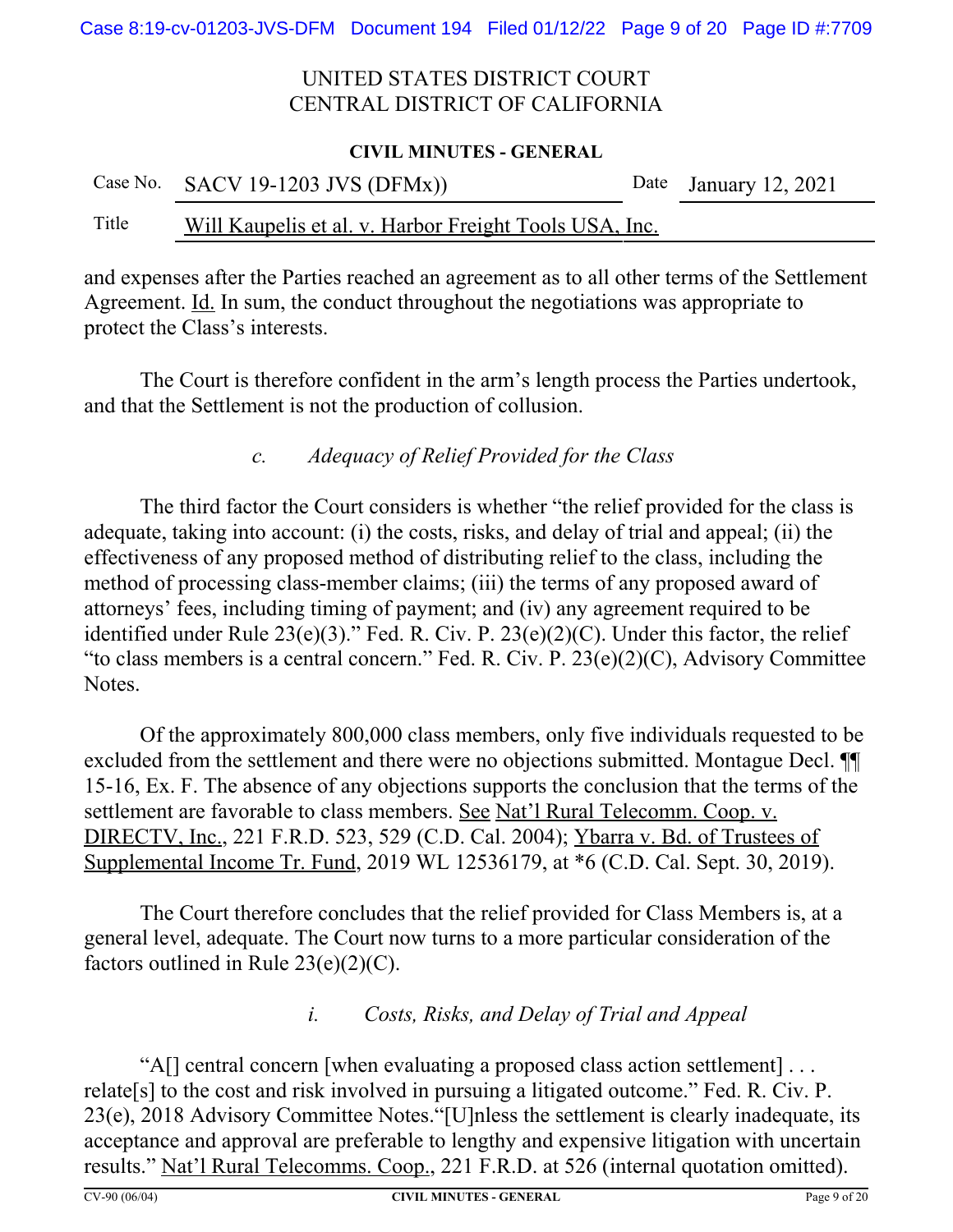Case 8:19-cv-01203-JVS-DFM Document 194 Filed 01/12/22 Page 10 of 20 Page ID #:7710

#### UNITED STATES DISTRICT COURT CENTRAL DISTRICT OF CALIFORNIA

#### **CIVIL MINUTES - GENERAL**

Case No. SACV 19-1203 JVS (DFMx)) Date January 12, 2021

### Title Will Kaupelis et al. v. Harbor Freight Tools USA, Inc.

When faced with a case that is difficult to prove, "a cash settlement amounting to only a fraction of the potential recovery does not per se render the settlement inadequate or unfair." In re Mego Fin. Corp. Sec. Litig., 213 F.3d 454, 459 (9th Cir. 2000) (quoting Officers for Justice v. Civil Serv. Comm'n of San Francisco, 688 F.2d 615, 625 (9th Cir. 1982)).

Class Counsel assert that absent a settlement, class members would risk receiving nothing on summary judgment or at trial. Approval Mot. at 11. They argue that for Class Members who have the Class Product, proof of purchase, or proof of destruction, the Settlement benefit of full refund or replacement is likely similar to the best realistic outcome at trial. Id. While the other Class Members are entitled to less, they would face additional difficulties in proving that they purchased Class Products. Additionally, Class Counsel argue that even if they were ultimately successful at summary judgment and trial, ongoing litigation would consume additional resources. Id. The Court agrees. This subfactor favors approval of the Class Settlement because in its absence there will be inevitable costs and the risk of a smaller recovery, without the potential for significant additional benefit to the class members.

### *ii. Effectiveness of Proposed Method of Relief Distribution*

Next, the Court must consider "the effectiveness of any proposed method of distributing relief to the class, including the method of processing class-member claims." Fed. R. Civ. P. 23(e)(2)(C). "Often it will be important for the court to scrutinize the method of claims processing to ensure that it facilitates filing legitimate claims." Fed. R. Civ. P. 23(e), 2018 Advisory Committee Notes. "A claims processing method should deter or defeat unjustified claims, but the court should be alert to whether the claims process is unduly demanding." Id.

The parties provided for two different methods of obtaining relief. First, Class Members who still owned a Class Product could return them at any of Harbor Freight's nearly 1,200 stores. Between July 25, 2021 and November 30, 2021, Class Members returned 5,579 Class Products to Harbor Freight stores, making up approximately 20% of the total Class Members who sought relief. Montague Decl. ¶ 18. Alternatively, Class Members could visit the Settlement Website and either complete the claim form online or print the form and mail a completed copy to the Settlement Administrator. Requiring completion of a claims form is not onerous, and the parties provided multiple options to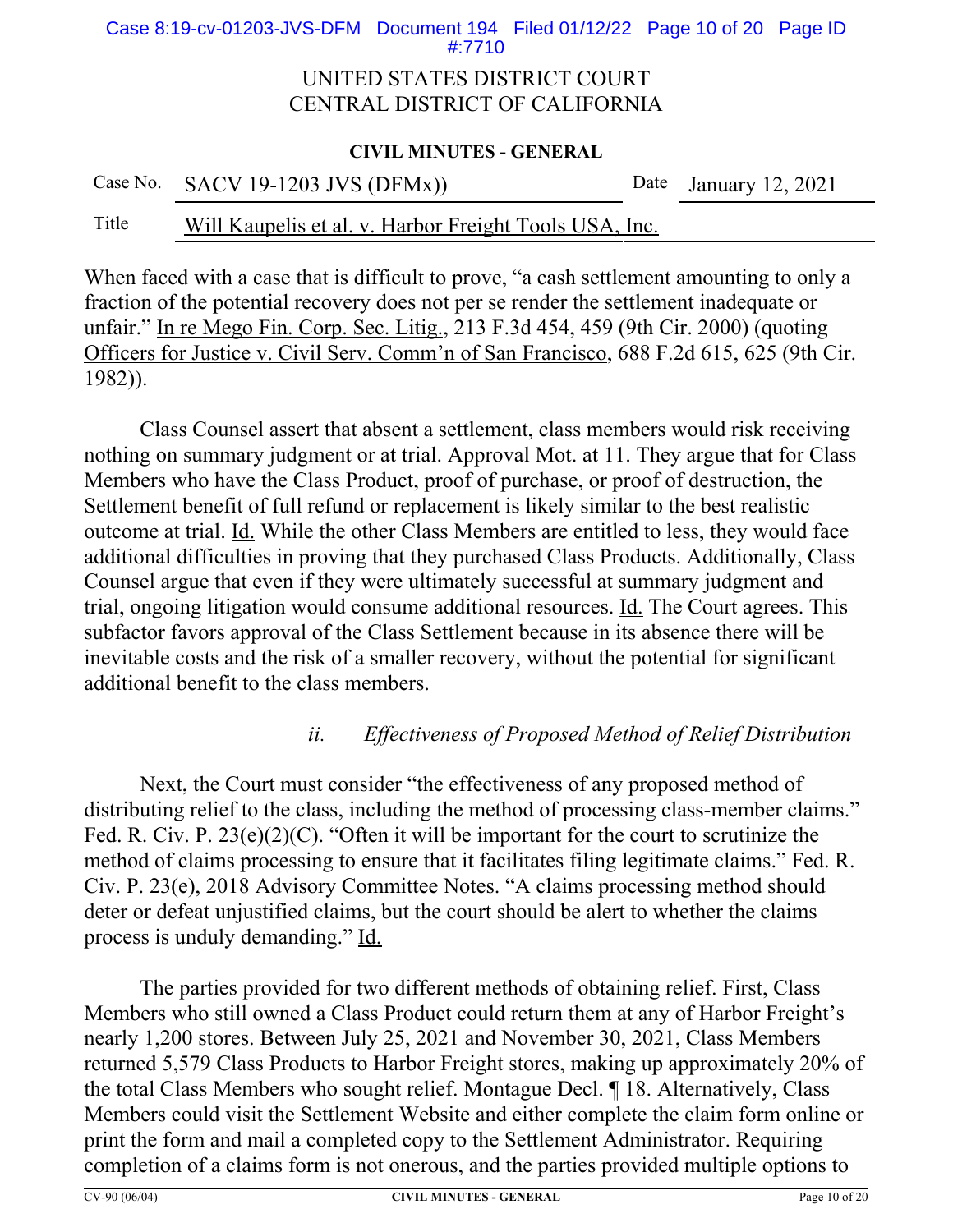Case 8:19-cv-01203-JVS-DFM Document 194 Filed 01/12/22 Page 11 of 20 Page ID #:7711

### UNITED STATES DISTRICT COURT CENTRAL DISTRICT OF CALIFORNIA

#### **CIVIL MINUTES - GENERAL**

|       | Case No. SACV 19-1203 JVS $(DFMx)$ )                   | Date January 12, 2021 |
|-------|--------------------------------------------------------|-----------------------|
| Title | Will Kaupelis et al. v. Harbor Freight Tools USA, Inc. |                       |

do so. See In re Toyota Motor Corp. Unintended Acceleration Marketing, Sales Practices, & Products Liability Litigation, 2013 WL 3224585, at \*18 (C.D. Cal. June 17, 2013) ("The requirement that class members download a claim form or request in writing a claim form, complete the form, and mail it back to the settlement administrator is not onerous."). The Court concludes that the method of relief distribution was effective.

### *iii. Terms of Proposed Award of Attorneys' Fees*

Third, the Court must consider "the terms of any proposed award of attorneys' fees, including timing of payment." Fed. R. Civ. P. 23(e)(2)(c).

Class Counsel seeks a total of \$665,000 in attorneys' fees and expenses. Litigation expenses account for \$249,604.20 of that sum, with the remaining \$415,395.80 requested as an attorneys' fees award. After considering Class Counsel's motion for attorneys' fees, the Court concludes that the requested amount of attorneys' fees is reasonable relative to the benefits of the Settlement for Settlement Class Members. See infra Section III.D. This factor weighs in favor of approval.

### *iv. Agreement Identification Requirement*

The Court must also evaluate any agreement made in connection with the proposed Settlement. <u>See</u> Fed. R. Civ. P. 23(e)(2)(C)(iv), (e)(3). Here, the Settlement Agreement before this Court is the only agreement. See Smith Decl., Dkt. No. 177-1,  $\P$  2 ("There are no undisclosed side agreements between the parties or with third parties."). Thus, the Court need not evaluate any additional agreements outside of the evaluation it makes of the Settlement Agreement.

The Court is satisfied that the form of relief is adequate.

### *d. Equitable Treatment of Class Members*

The final Rule  $23(e)(2)$  factor turns on whether the proposed settlement "treats" class members equitably relative to each other." Fed. R. Civ. P. 23(e)(2)(D). "Matters of concern could include whether the apportionment of relief among class members takes appropriate account of differences among their claims, and whether the scope of the release may affect class members in different ways that bear on the apportionment of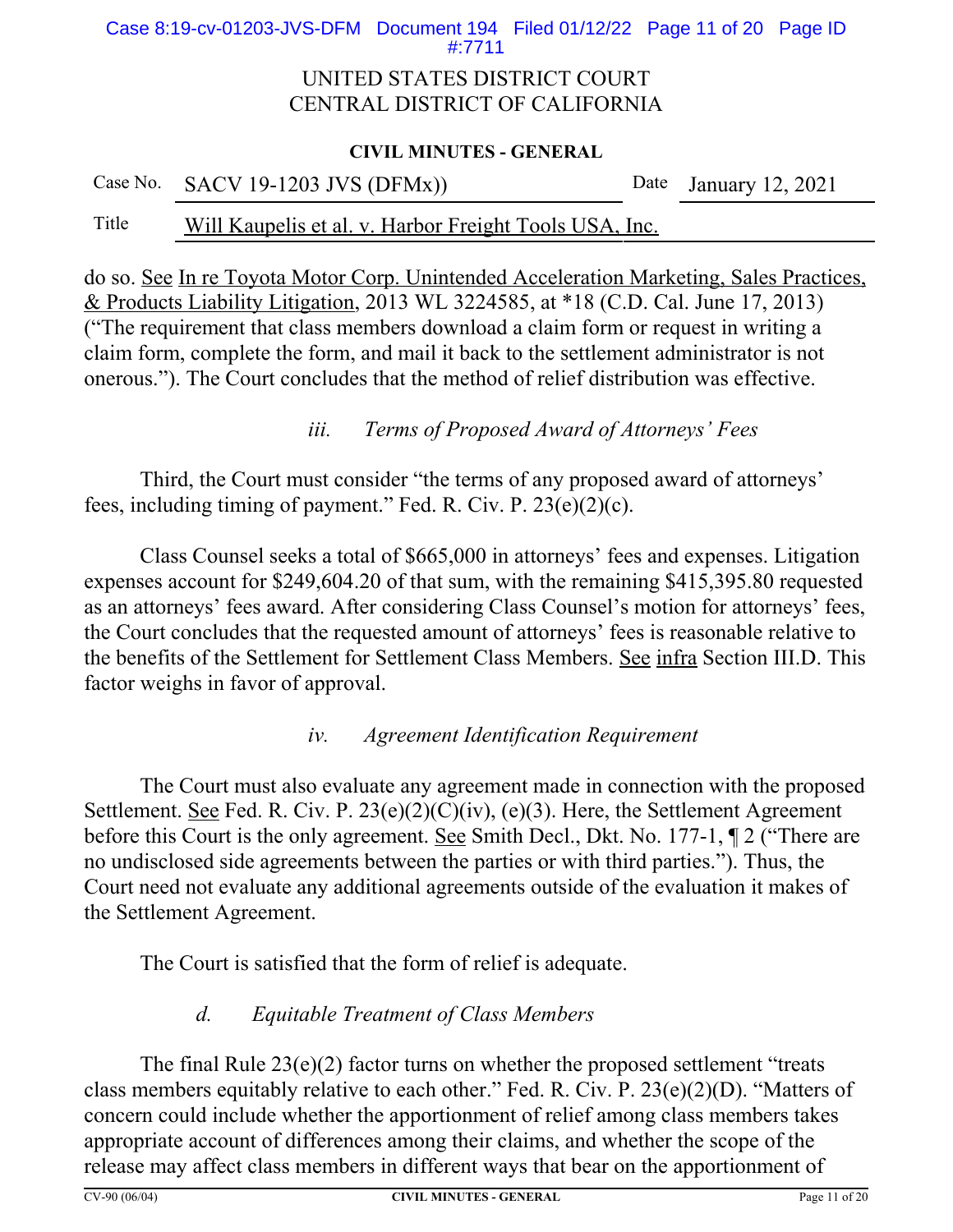Case 8:19-cv-01203-JVS-DFM Document 194 Filed 01/12/22 Page 12 of 20 Page ID #:7712

#### UNITED STATES DISTRICT COURT CENTRAL DISTRICT OF CALIFORNIA

#### **CIVIL MINUTES - GENERAL**

|       | Case No. SACV 19-1203 JVS $(DFMx)$ )                   | Date January 12, 2021 |
|-------|--------------------------------------------------------|-----------------------|
| Title | Will Kaupelis et al. v. Harbor Freight Tools USA, Inc. |                       |

relief." Fed. R. Civ. P. 23(e)(2)(D), 2018 Advisory Committee Notes.

The Settlement draws a distinction between three different groups of Class Members. Class Members who still own a Class Product and return it to a Harbor Freight Store are eligible to receive either \$50 cash, a \$50 Harbor Freight gift card, or a replacement chainsaw valued at approximately \$50. Settlement Agreement ¶ 46. Class Members who no longer possess a Class Product, but who do have proof of purchase or proof of destruction are also eligible to receive either \$50 cash, a \$50 Harbor Freight gift card, or a replacement chainsaw valued at approximately \$50. Id. ¶ 47. The final group of Class Members who no longer possess a Class Product, and lack proof of purchase or destruction are only eligible to receive either \$10 cash or a \$25 Harbor Freight gift card. Id. ¶ 48. The Court previously found that distinction to be reasonable. Class Members in the final group had substantially weaker claims because of the additional difficulty they would face in proving that they did in fact purchase a Class Product. See Dkt. No. 179, at 19. No class member objected to the distinctions, and no additional information requires revisiting that conclusion. Thus, the Court finds that the different forms of relief are justified and equitable.

As discussed below, the Court finds the \$3,000 requested on behalf of each of the class representatives to be reasonable in light of the amount of work they each performed on behalf of the Settlement Class. See infra Section III.E. The Court therefore concludes that this factor weighs in favor of final approval.

Given the preceding analysis, the Court concludes that the Settlement meets the requirements of Rule 23(e)(2).

## *C. The Proposed Settlement Class Meets the Notice Requirements Under Fed. R. Civ. P. 23(c)(2)(B)*

Under Rule 23(c)(2)(B), "for any class certified under Rule 23(b)(3)—or upon ordering notice under Rule 23(e)(1) to a class proposed to be certified for purposes of settlement under Rule 23(b)(3)—the court must direct to class members the best notice that is practicable under the circumstances, including individual notice to all members who can be identified through reasonable effort." Fed. R. Civ. P. 23(c)(2)(B). Rule  $23(c)(2)(B)$  further states that the notice may be made by one of the following: United States mail, electronic means, or another type of appropriate means. Id. "The notice must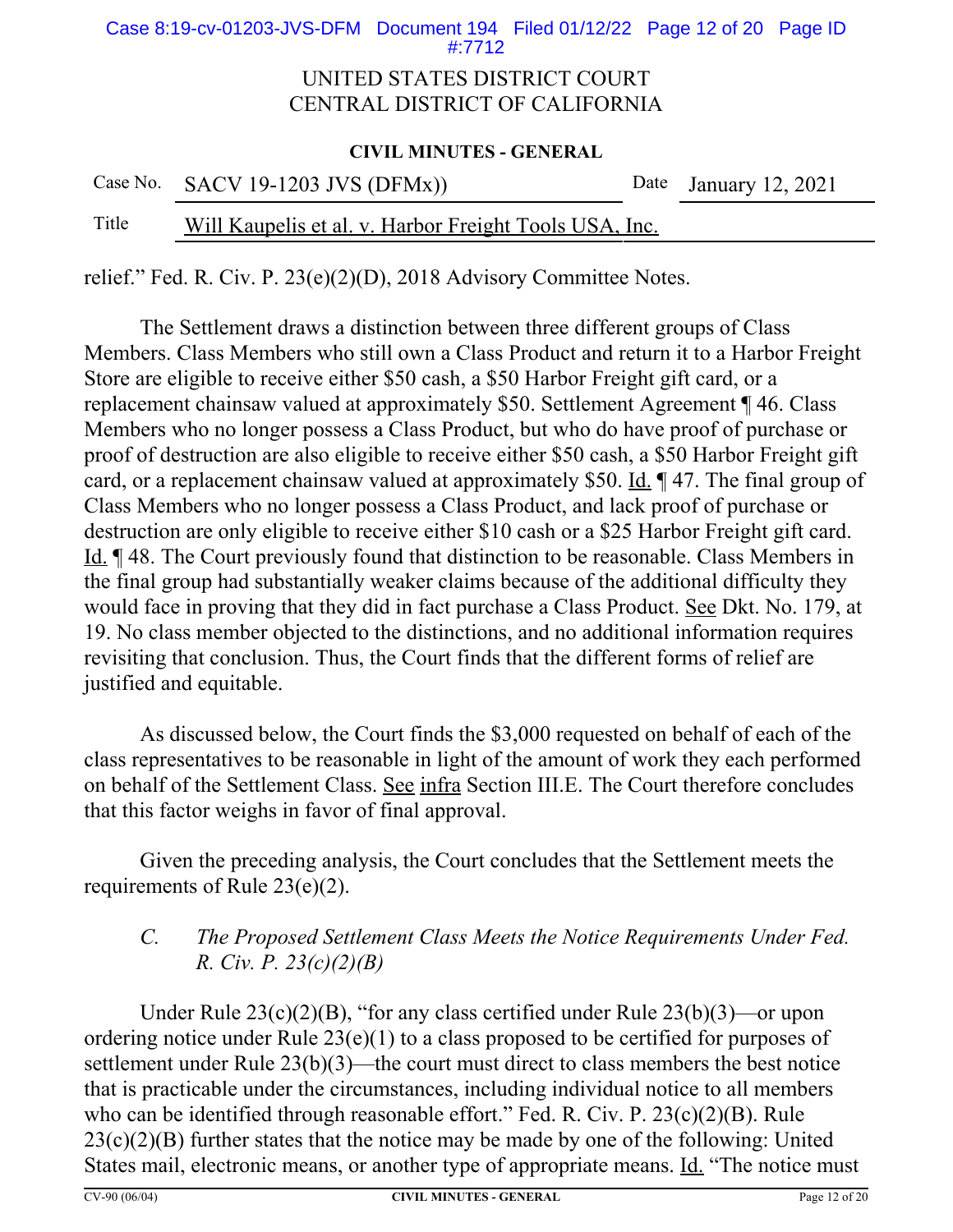Case 8:19-cv-01203-JVS-DFM Document 194 Filed 01/12/22 Page 13 of 20 Page ID #:7713

#### UNITED STATES DISTRICT COURT CENTRAL DISTRICT OF CALIFORNIA

#### **CIVIL MINUTES - GENERAL**

| Case No. SACV 19-1203 JVS $(DFMx)$ ) | Date January 12, 2021 |
|--------------------------------------|-----------------------|
|                                      |                       |

### Title Will Kaupelis et al. v. Harbor Freight Tools USA, Inc.

clearly and concisely state in plain, easily understood language: (i) the nature of the action; (ii) the definition of the class certified; (iii) the class claims, issues, or defenses; (iv) that a class member may enter an appearance through an attorney if the member so desires; (v) that the court will exclude from the class any member who requests exclusion; (vi) the time and manner for requesting exclusion; and (vii) the binding effect of a class judgment on members under Rule 23(c)(3)." Id.

The Court previously approved the plan for sending notice to potential Class Members, contingent on the parties making changes to the Notice Forms and the timeline to submit claims, opt out, or object. See Dkt. No. 179 at 20–21. The final Notice reflected those changes. See Dkt. No. 178; Approval Mot. at 14. A total of 294,382 class members were contacted via email, and 146,854 class members received notice via mail. Id. An additional 47,089 Notices were mailed to class members who were initially emailed, but whose email addresses were invalid. Id. ¶ 12.

 "Notice is satisfactory if it generally describes the terms of the settlement in sufficient detail to alert those with adverse viewpoints to investigate and to come forward and be heard." Rodriguez v. West Publishing Corp., 563 F.3d 948, 962 (9th Cir. 2009) (internal quotation marks and citation omitted). "Settlement notices are supposed to present information about a proposed settlement neutrally, simply, and understandably[.]" Id. "That standard does not require detailed analysis of the statutes or causes of action forming the basis for the plaintiff class's claims, and it does not require an estimate of the potential value of those claims." Lane v. Facebook, Inc., 696 F.3d 811, 826 (9th Cir. 2012). After including the changes required by the Court, the final notice implemented by RG/2 satisfies this standard. Accordingly, the Court finds that the notice to the Settlement Class was fair, adequate, and reasonable.

Given the foregoing analysis, the Court **GRANTS** Plaintiffs' motion seeking final approval of the Settlement.

#### *D. Attorneys' Fees*

"In a certified class action, the court may award reasonable attorney's fees and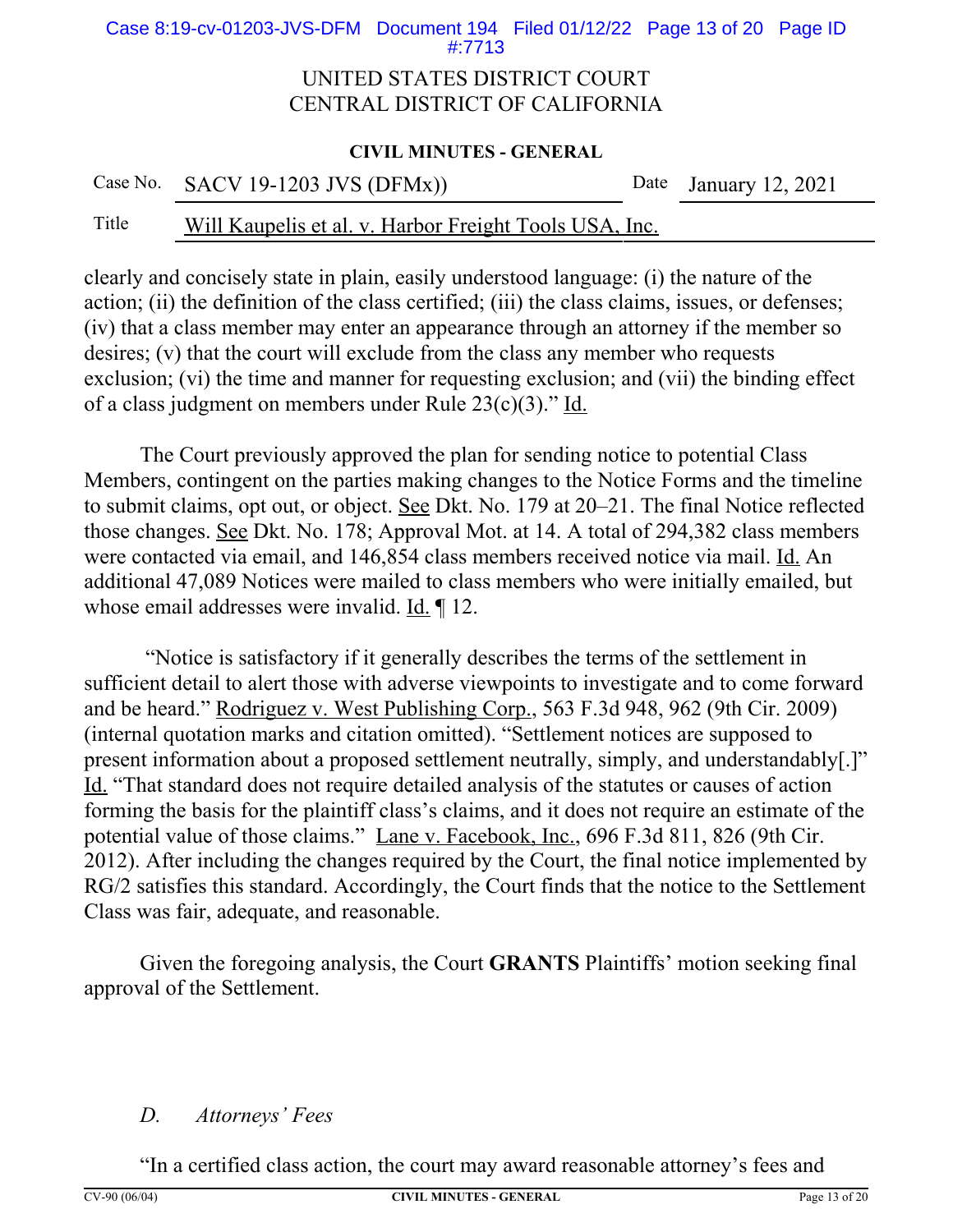Case 8:19-cv-01203-JVS-DFM Document 194 Filed 01/12/22 Page 14 of 20 Page ID #:7714

#### UNITED STATES DISTRICT COURT CENTRAL DISTRICT OF CALIFORNIA

#### **CIVIL MINUTES - GENERAL**

Case No. SACV 19-1203 JVS (DFMx)) Date January 12, 2021

### Title Will Kaupelis et al. v. Harbor Freight Tools USA, Inc.

nontaxable costs that are authorized by law or by the parties' agreement." Fed. R. Civ. P. 23(h). "Attorneys' fees provisions included in proposed class action settlement agreements are, like every other aspect of such agreements, subject to the determination whether the settlement is 'fundamentally fair, adequate, and reasonable.'" Staton, 327 F.3d at 963 (quoting Fed. R. Civ. P. 23(e)). "The reasonableness of any fee award must be considered against the backdrop of the 'American Rule,' which provides that courts generally are without discretion to award attorneys' fees to a prevailing plaintiff unless (1) fee-shifting is expressly authorized by the governing statute; (2) the opponents acted in bad faith or willfully violated a court order; or (3) 'the successful litigants have created a common fund for recovery or extended a substantial benefit to a class.'" In re Bluetooth, 654 F.3d at 941 (quoting Alyeska Pipeline Service Co. v. Wilderness Society, 421 U.S. 240, 275 (1975) (Brennan, J., dissenting)). Both the first and the third prongs of the American Rule apply here: the CLRA provides for attorneys' fees as a matter of right, Cal. Civ. Code § 1780(e), and Class Counsel have succeeded in extending a substantial benefit to the class.

"In class action cases where the defendants provide monetary compensation to the plaintiffs, 'courts have discretion to employ either the lodestar method or the percentage-of-recovery method.'" In re Hyundai and Kia Fuel Economy Litigation, 926 F.3d 539, 570 (9th Cir. 2019) (en banc) (quoting In re Bluetooth, 654 F.3d at 942). Class Counsel argue that the lodestar method should be applied here because the settlement agreement calls for an uncapped claims-made settlement pursuant to a fee shifting statute. Fees. Mot. at 7-8. This is consistent with the practice of other courts in this circuit, and California courts. See Bruno v. Quten Research Inst., LLC, 2013 WL 990495, at \*3-4 (C.D. Cal. Mar. 13, 2013); Brazil v. Dell Inc., 2012 WL 1144303, at \*1 (N.D. Cal. Apr. 4, 2012); Parkinson v. Hyundai Motor Am., 796 F. Supp. 2d 1160 (C.D. Cal. 2010); Ketchum v. Moses, 24 Cal. 4th 1122, 1131-32 (2001). Accordingly, the Court begins by evaluating the fee request under the lodestar method before using the percentage method as a cross-check.

### *i. Lodestar Method*

"The lodestar figure is calculated by multiplying the number of hours the prevailing party reasonably expended on the litigation (as supported by adequate documentation) by a reasonable hourly rate for the region and for the experience of the lawyer." In re Bluetooth, 654 F.3d at 941 (citing Staton, 327 F.3d at 965). "Because of a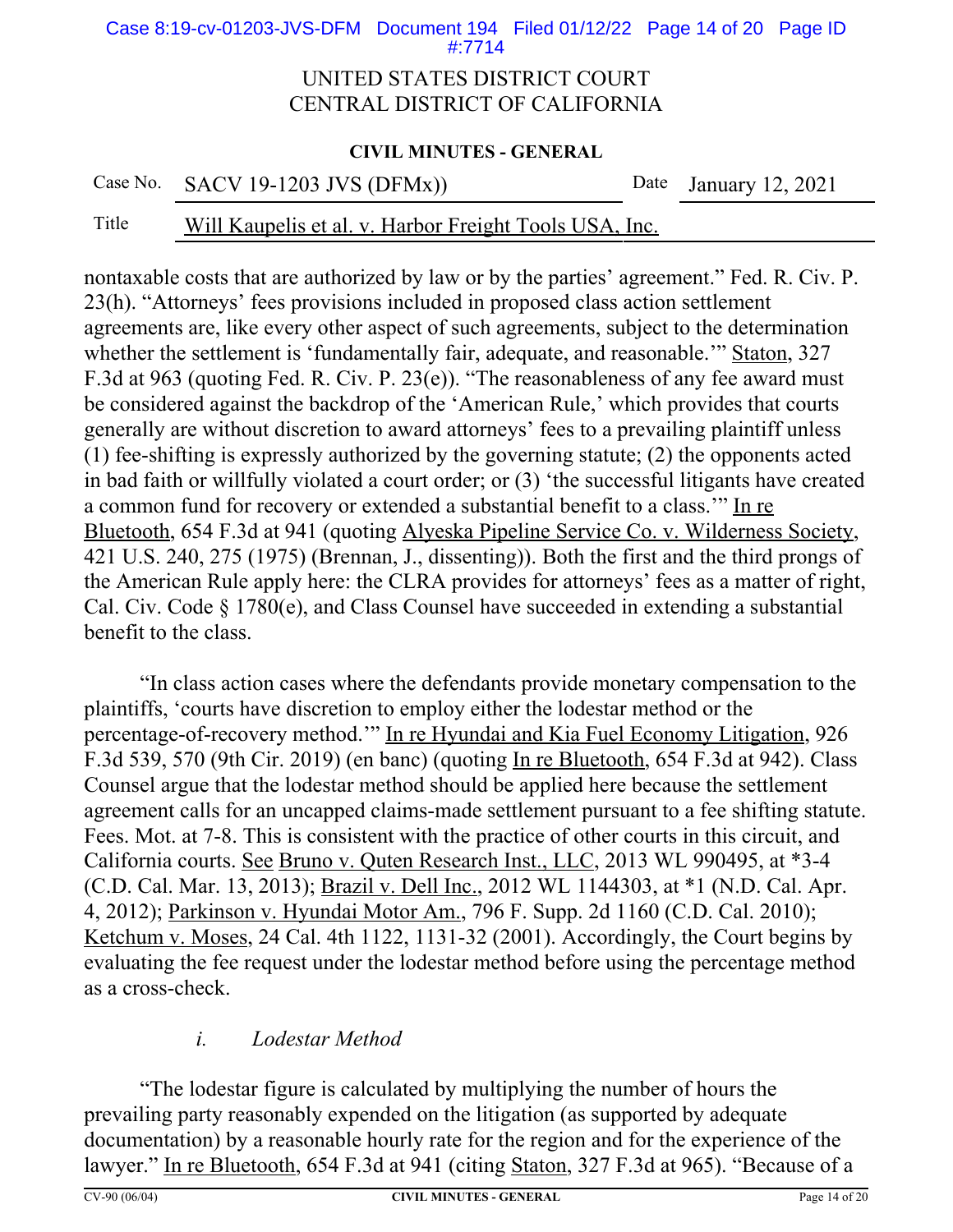Case 8:19-cv-01203-JVS-DFM Document 194 Filed 01/12/22 Page 15 of 20 Page ID #:7715

#### UNITED STATES DISTRICT COURT CENTRAL DISTRICT OF CALIFORNIA

#### **CIVIL MINUTES - GENERAL**

Case No. SACV 19-1203 JVS (DFMx)) Date January 12, 2021

### Title Will Kaupelis et al. v. Harbor Freight Tools USA, Inc.

'strong presumption that the lodestar is sufficient,' a multiplier is warranted only in 'rare and exceptional circumstances.'" Chambers v. Whirlpool Corp., 980 F.3d 645, 665 (9th Cir. 2020) (quoting Purdue v. Kenny A. ex rel. Winn, 559 U.S. 542, 546-52 (2010)). Before applying a multiplier, "the district court must 'decide whether to enhance or reduce the lodestar figure based on an evaluation' of the factors listed in Kerr v. Screen Extras Guild, Inc., 526 F.2d 67 (9th Cir. 1975), 'that are not already subsumed in the initial lodestar calculation." Parsons v. Ryan, 949 F.3d 443, 467 (9th Cir. 2020) (quoting Fischer v. SJB-P.D., Inc., 214 F.3d 1115, 1119 & n.4 (9th Cir. 2000)). The factors listed in Kerr include:

(1) the time and labor required, (2) the novelty and difficulty of the questions involved, (3) the skill requisite to perform the legal service properly, (4) the preclusion of other employment by the attorney due to acceptance of the case, (5) the customary fee, (6) whether the fee is fixed or contingent, (7) time limitations imposed by the client or the circumstances, (8) the amount involved and the results obtained, (9) the experience, reputation, and ability of the attorneys, (10) the 'undesirability' of the case, (11) the nature and length of the professional relationship with the client, and (12) awards in similar cases.

526 F.3d at 70 (citing Johnson v. Georgia Highway Express, Inc., 488 F.2d 714 (5th Cir. 1974)). "Moreover, a multiplier must be 'supported by both specific evidence on the record and detailed findings by the lower courts that the lodestar amount is unreasonably low or unreasonably high." Id. (quoting Van Gerwen v. Guarantee Mutual Life Insurance Co., 214 F.3d 1041, 1045 (9th Cir. 2000)).

Class Counsel submit declarations stating that the firm spent 1,246.3 hours on this case for a total lodestar of approximately \$731,768.50. Smith Decl., Dkt. No. 183-4, ¶ 6. Hourly rates range from \$700-\$1,000 for partners, \$315-\$450 for associates, and \$250- \$300 for paralegals. See Fees Mot. at 9; Smith Decl., Dkt. No. 183-4, Ex. A. These rates are reasonable compared to other awards in California courts. See Zakskorn v. Am. Honda Motor Co., 2015 WL 3622990, \*13-15 (E.D. Cal. Jun. 9, 2015) (approving fee request with hourly rates of up to \$850 for partners and \$450 for associates); In re Amgen Inc. Sec. Litig., 2016 WL 10571773, at \*9 (C.D. Cal. Oct. 25, 2016) (approving "a billing rate ranging from \$750 to \$985 per hour for partners, \$500 to \$800 per hour for 'of counsels'/senior counsel, and \$300 to \$725 per hour for other attorneys"). Class Counsel submitted detailed billing records documenting the time spent on this case, including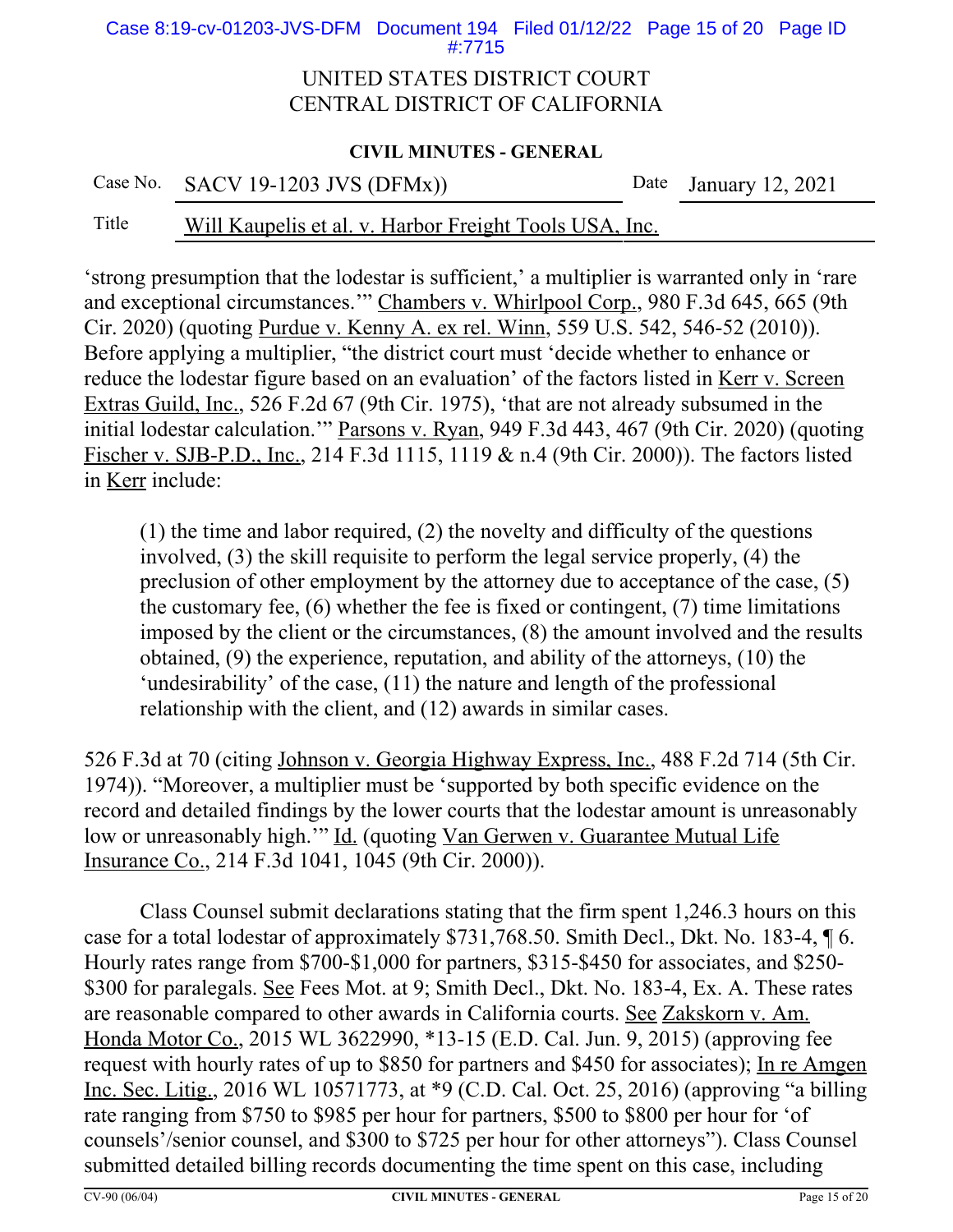Case 8:19-cv-01203-JVS-DFM Document 194 Filed 01/12/22 Page 16 of 20 Page ID #:7716

#### UNITED STATES DISTRICT COURT CENTRAL DISTRICT OF CALIFORNIA

#### **CIVIL MINUTES - GENERAL**

|  | Case No. SACV 19-1203 JVS (DFMx)) | Date January 12, 2021 |
|--|-----------------------------------|-----------------------|
|--|-----------------------------------|-----------------------|

#### Title Will Kaupelis et al. v. Harbor Freight Tools USA, Inc.

motion practice, discovery, depositions, interviewing and retaining experts, preparing for trial, and work related to reaching and administering this settlement. See Fees. Mot. at 11-12; Smith Decl., Dkt. No. 183-4, ¶ 2, Ex. A. The Court has reviewed the records and finds that the documented hours are reasonable in light of the work performed on this case.

The requested \$665,000 in attorneys' fees and costs includes \$249,604.16 in litigation costs, leaving an attorneys' fees award of \$415,395.84, which is less than the lodestar. The Plaintiffs argue that the Kerr factors support the presumption that the lodestar is reasonable. First, they argue that the litigation involved novel and complex research to successfully certify the class and withstand appeal. See Fees Mot. at 12-14; Smith Decl., Dkt. No. 183-4,  $\P\P$  2(g), (h), (j). Next, they argue that the attorneys' experience in class action practice supports a finding that they provided quality representation. See Fees Mot. at 14; Smith Decl., Dkt. No. 183-4 Ex. K. Additionally, they argue that the settlement was a favorable result because it made between \$8 million and \$40 million available to class members, in addition to any attorneys' fees, costs, and service awards. See Fees Mot. at 14. Finally, they emphasize the risk of taking on this matter on a contingent basis, at times to the exclusion of other matters. See Fees Mot. at 14-15; Smith Decl., Dkt. No. 183-4, ¶ 8. The Court agrees that the Kerr factors support the presumption that the lodestar is reasonable.

Thus, the Court finds that the request for \$415,395.84 in attorneys' fees is well below the lodestar, and thus reasonable to the Class Members under the lodestar method. *ii. Percentage Method*

As a cross-check, courts routinely compare their initial fee calculation to a second method to "guard against an unreasonable result." See In re Bluetooth, 654 F.3d at 944. The Ninth Circuit "has established 25% of the common fund as a benchmark award for attorney fees." Hanlon v. Chrysler Corp., 150 F.3d 1011, 1029 (9th Cir. 1998). The Court has discretion in determining what constitutes the total value of the settlement in the denominator. See In re Online DVD-Rental Antitrust Litigation, 779 F.3d 934, 953 (9th Cir. 2015). The benchmark is also not rigid – it leaves room for the consideration the circumstances of the case. Vizcaino v. Microsoft Corp., 290 F.3d 1043, 1047-50 (9th Cir. 2002). Relevant factors include the results achieved, the risk of the litigation, the skill required, and the contingent nature of the fee. Id.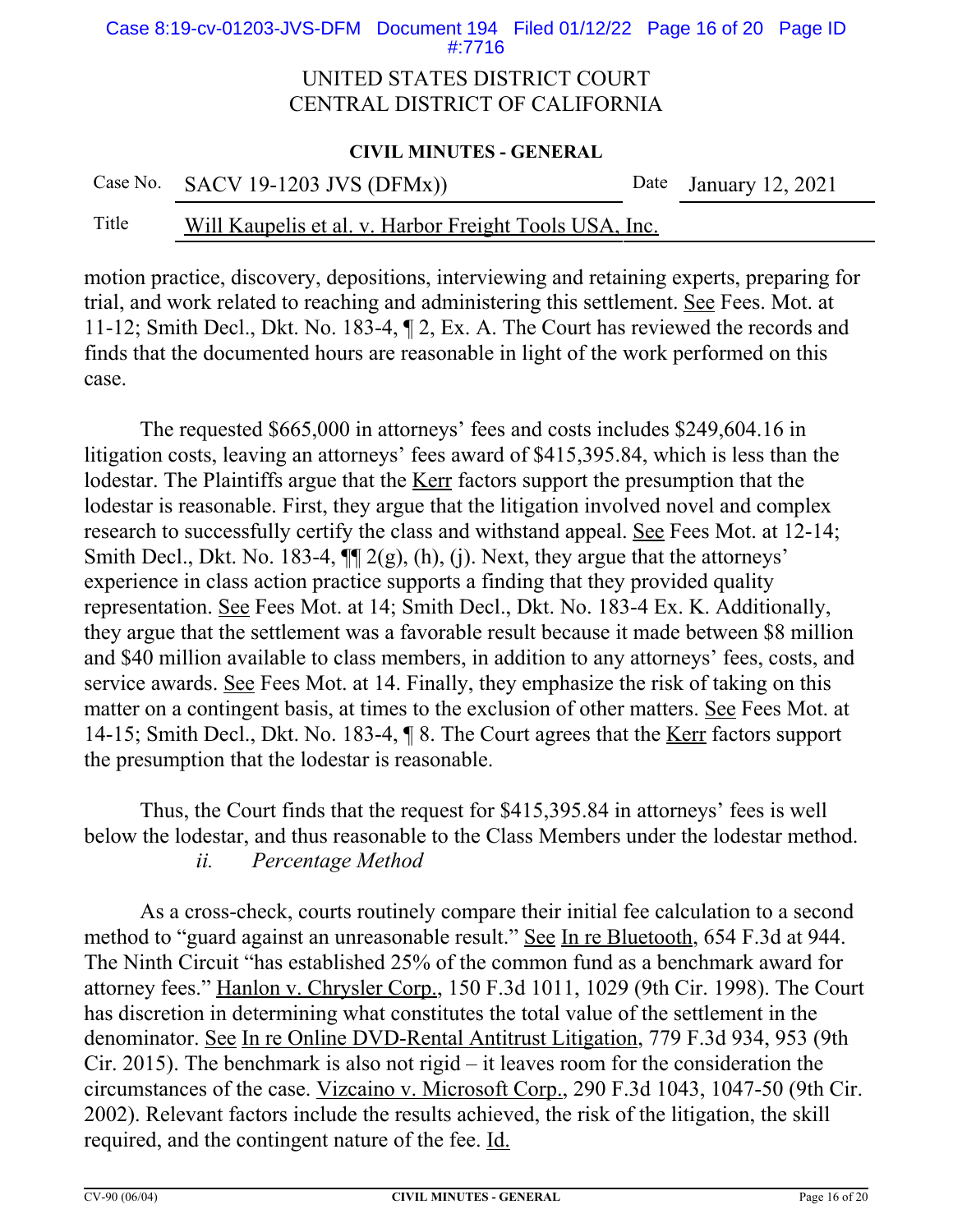Case 8:19-cv-01203-JVS-DFM Document 194 Filed 01/12/22 Page 17 of 20 Page ID #:7717

#### UNITED STATES DISTRICT COURT CENTRAL DISTRICT OF CALIFORNIA

#### **CIVIL MINUTES - GENERAL**

Case No. SACV 19-1203 JVS (DFMx)) Date January 12, 2021

### Title Will Kaupelis et al. v. Harbor Freight Tools USA, Inc.

Plaintiffs argue that the denominator should include the theoretical value of the settlement based on the 800,000 class members. With claims ranging from \$10 to \$50, the potential payout to class members is between \$8 million and \$40 million. Plaintiffs argue that "in the Ninth Circuit, it is an abuse of discretion to base attorney's fees 'on the class members' claims against the fund rather than on a percentage of the entire fund or on the lodestar.'" Perez v. Rash Curtis Assocs., No. 4:16-cv-03396-YGR, 2020 WL 1904533, at \*6 (N.D. Cal. Apr. 17, 2020) (quoting Williams v. MGM-Pathe Commc'ns Co., 129 F.3d 1026, 1027 (9th Cir. 1997)). However, the cases cited by plaintiff also concern common funds, not uncapped settlements with fixed payouts for individual claims, where most Class Members will be receiving full compensation.

Ultimately, 5,579 class members returned a chainsaw for a \$50 benefit, for a definite value of \$278,950. Another 20,201 class members returned claim forms. As the value of claims ranges from \$10 to \$50, the returned forms could generate an actual payout ranging from \$202,010 to \$1,010,050. Thus, the minimum actual value to Class Members was \$480,960 and the maximum actual value was \$1,289,000. Additionally, the \$665,000 in attorneys' fees and costs may be included in the total settlement value because they were essential to making the entire action possible and are not otherwise accounted for. See In re Online DVD, 779 F.3d at 953 (approving calculation of attorneys' fees award as percentage of total settlement fund that included the payments for litigation costs and attorneys' fees).

In sum, the actual value of the settlement is between \$1,145,960 and \$1,954,000. The requested \$415,395.80 in attorneys' fees represents 36.3% of the minimum actual value and 21.3% of the maximum actual value. Including attorneys' fees and costs, the potential value of the settlement ranges from \$8,665,000 to \$40,665,000. The requested \$415,395.80 in attorneys' fees represents 4.8% of the minimum potential value and 1% of the maximum potential value.

The Court finds that it is appropriate to use the actual value of claims made as the denominator in the percentage calculation given the significant disparity between the potential and actual value of the settlement. If the submitted claims are all for the \$50 maximum, a fee award of 21.3% of the total settlement value would compare favorably to the 25% benchmark. If the submitted claims are all for the \$10 minimum, a fee award of 36.3% of the total settlement value would exceed the 25% benchmark. However, this would be a reasonable departure, especially in light of the fact that the potential value of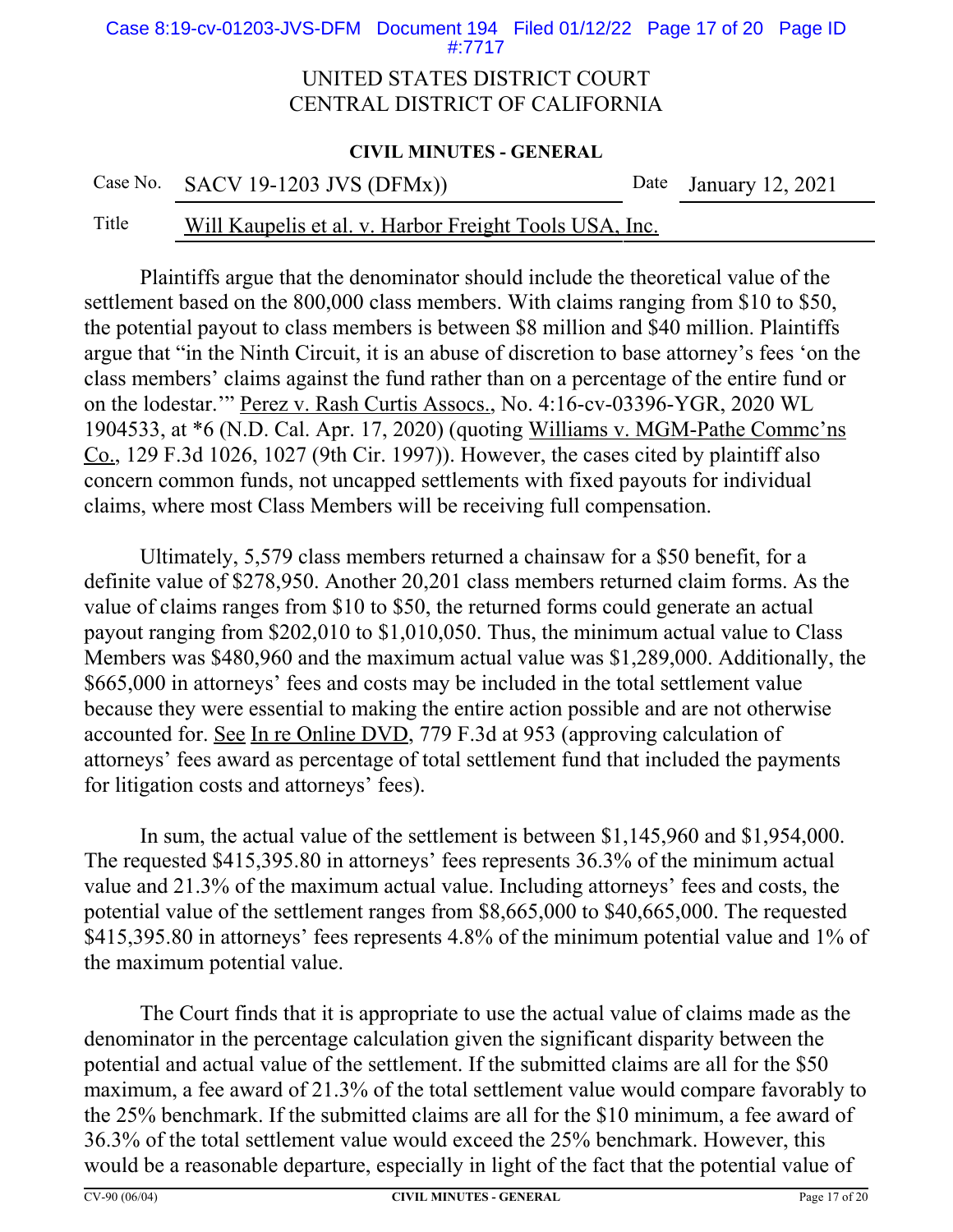Case 8:19-cv-01203-JVS-DFM Document 194 Filed 01/12/22 Page 18 of 20 Page ID #:7718

#### UNITED STATES DISTRICT COURT CENTRAL DISTRICT OF CALIFORNIA

#### **CIVIL MINUTES - GENERAL**

|       | Case No. SACV 19-1203 JVS $(DFMx)$                     | Date January 12, 2021 |
|-------|--------------------------------------------------------|-----------------------|
| Title | Will Kaupelis et al. v. Harbor Freight Tools USA, Inc. |                       |

the negotiated settlement was significantly higher and because of the inherent uncertainty involved in this calculation. See Williams, 129 F.3d at 1027 (allowing for adjustment of the percentage "to account for any unusual circumstances"). Thus, the Court finds that the percentage method cross-check does not call into question the reasonableness of the attorneys' fees calculated using the lodestar method.

Accordingly, the Court **GRANTS** Class Counsel \$415,395.80 in attorneys' fees.

#### *E. Service Payments*

Class Counsel also seek \$3,000 service payments for each of the named plaintiffs. Courts have discretion to issue incentive awards to class representatives. Rodriguez, 563 F.3d at 958–59. The awards are "intended to compensate class representatives for work done on behalf of the class, to make up for financial or reputational risk undertaken in bringing the action, and, sometimes, to recognize their willingness to act as a private attorney general." Id. Courts evaluate incentive awards relative to named plaintiff[s'] efforts, considering "the actions the plaintiff has taken to protect the interests of the class, the degree to which the class has benefitted from those actions, . . . the amount of time and effort the plaintiff expended in pursuing the litigation . . . and reasonable l fear [s of] workplace retaliation." Staton, 327 F.3d at 977 (alterations in original) (quoting Cook v. Niedert, 142 F.3d 1004, 1016 (7th Cir. 1998)). Courts also compare the incentive awards to the total settlement by looking at "the number of named plaintiffs receiving incentive payments, the proportion of the payments relative to the settlement amount, and the size of each payment." In re Online DVD, 779 F.3d at 947 (9th Cir. 2015) (quoting Staton, 327 F.3d at 977).

In support of their request, Plaintiffs present documentation of the time and effort spent by the named class representatives. See Kaupelis Decl., Dkt. No. 183-2; Ortega Decl., Dkt. No. 183-3. Both Plaintiffs spent time researching attorneys, class actions, responding to document requests, and reviewing the progress of the case. See Kaupelis Decl. ¶ 7; Ortega Decl. ¶7. Both named plaintiffs were also deposed, and spent additional time preparing for, traveling to, and reviewing the transcript of their depositions. See Kaupelis Decl. ¶ 6; Ortega Decl. ¶6. Kaupelis estimates that he spent a total of 24-25 hours working on the case, see Kaupelis Decl. ¶ 5, while Ortega estimates that he spent approximately 23 hours. See Ortega Decl. ¶ 5. For Kaupelis and Ortega, a service award of \$3,000 would constitute an hourly rate of compensation between \$120 and \$130. In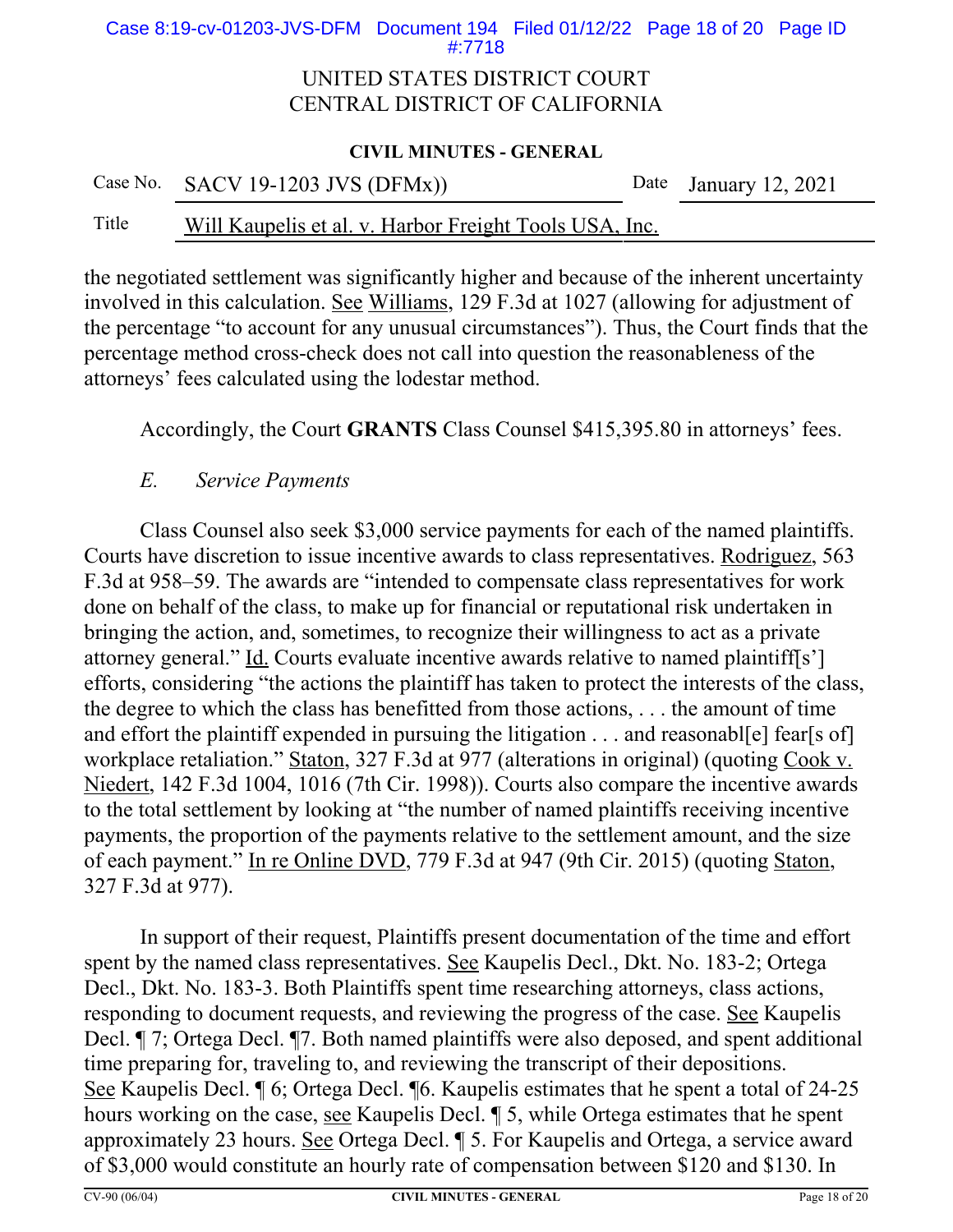Case 8:19-cv-01203-JVS-DFM Document 194 Filed 01/12/22 Page 19 of 20 Page ID #:7719

#### UNITED STATES DISTRICT COURT CENTRAL DISTRICT OF CALIFORNIA

#### **CIVIL MINUTES - GENERAL**

|  | Case No. SACV 19-1203 JVS $(DFMx)$ | Date January 12, 2021 |
|--|------------------------------------|-----------------------|
|--|------------------------------------|-----------------------|

### Title Will Kaupelis et al. v. Harbor Freight Tools USA, Inc.

light of the effort expended by the Plaintiffs, this is within the range of service payments that this Court has previously found to be reasonable. See Alvarez v. Sirius XM Radio, Inc., 2021 WL 1234878, at \*12-\*13 (C.D. Cal. Feb. 8, 2021) (finding \$5,000 payments representing hourly rates between \$250 to \$417 to be excessive); Palmer v. Pier 1 Imports, 2018 WL 8367495, at \*6 (C.D. Cal. July 23, 2018) (reducing \$7,500 service payment that would have provided for an hourly rate of \$375).

Awarding Kaupelis and Ortega an incentive award of \$3,000 each would total \$6,000. While this is 50 times the maximum recovery of other class members, it is reasonable in light of the total value of the settlement and the effort expended by Kaupelis and Ortega. In comparison to the total settlement, this represents no more than 0.069% of the potential value of the settlement made available to consumers and no more than 0.53% of the actual value of the settlement. This is within the range of what other courts have found reasonable. See In re Online DVD, 779 F.3d at 947-948 (approving incentive payment of \$5,000 where it totaled 0.17% of the settlement fund); Staton, 327 F.3d at 976-77 (rejecting incentive awards of \$30,000 totaling 6% of the settlement fund). Moreover, the significance of any disparity between each Class Member's recovery and the incentive awards is substantially diminished where most Class Members will be receiving full compensation.

### *F. Litigation Expenses*

Class Counsel further seek reimbursement of \$249,604.16 in litigation expenses. Fees Mot. at 16-17. "Attorneys may recover their reasonable expenses that would typically be billed to paying clients in non-contingency matters." In re Omnivision Techs. Inc., 559 F. Supp. 2d 1036, 1048 (N.D. Cal. 2008). Plaintiffs describe the request as including "typical litigation costs, such as: videographer and court reporter fees for deposition, expert witness fees, court fees, travel, and other customary litigation expenses." Fees Mot. at 16-17. At the Court's request, the Plaintiffs submitted supplemental documentation of the expenses attributed to Applied Marketing Sciences. See Dkt. No. 193. The Court has reviewed the details of the litigation expenses submitted by Plaintiffs and finds them to be reasonable in light of the work necessary to bring this action. See Smith Decl. ¶ 9, Ex. B.

The Court therefore **GRANTS** the request for \$249,604.20 in litigation costs and expenses.